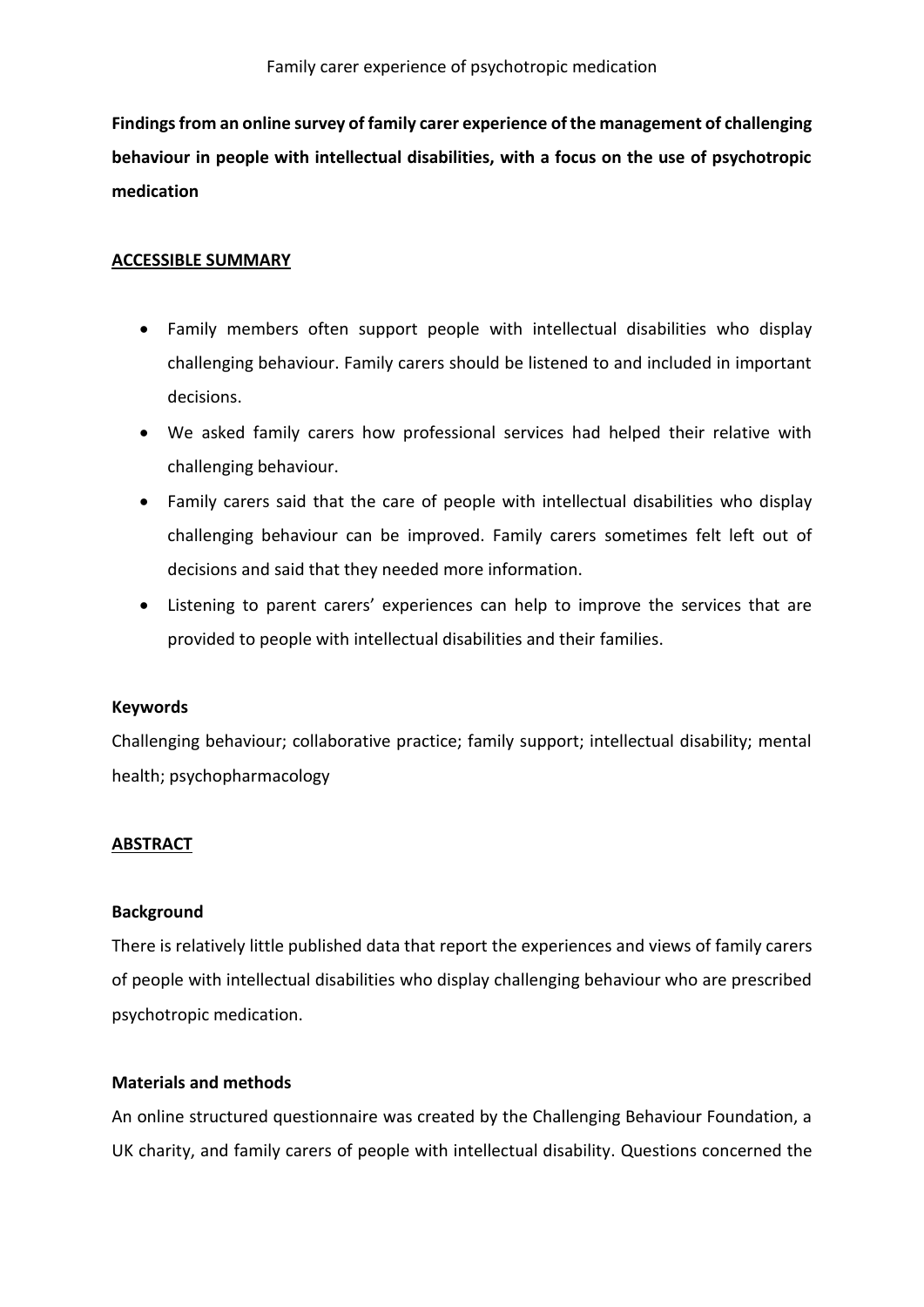management of challenging behaviour and asked family carers about their experiences and views on the use of psychotropic medication. Responses were gathered between August and October 2016. Results are described using descriptive and inferential statistics and descriptive analysis of free-text comments.

### **Findings**

Ninety-nine family carers completed the survey. Family carers reported gaps in the holistic and pro-active management of challenging behaviour. Whilst some felt involved in decisions around psychotropic medication prescribing, others described feeling marginalised and lacking information and influence. The decision to prescribe psychotropic medication evoked complex emotions in family carers and medication use was associated with mixed outcomes in those prescribed. Family carers identified areas of good practice and those areas where they believe improvements are needed.

### **Conclusions**

Psychotropic medication should be only one option in a multi-modal approach to challenging behaviour but this may not always be reflected in current practice. Greater effort needs to be made to ensure that services are equipped to provide optimum care and to embed shared decision making into routine practice.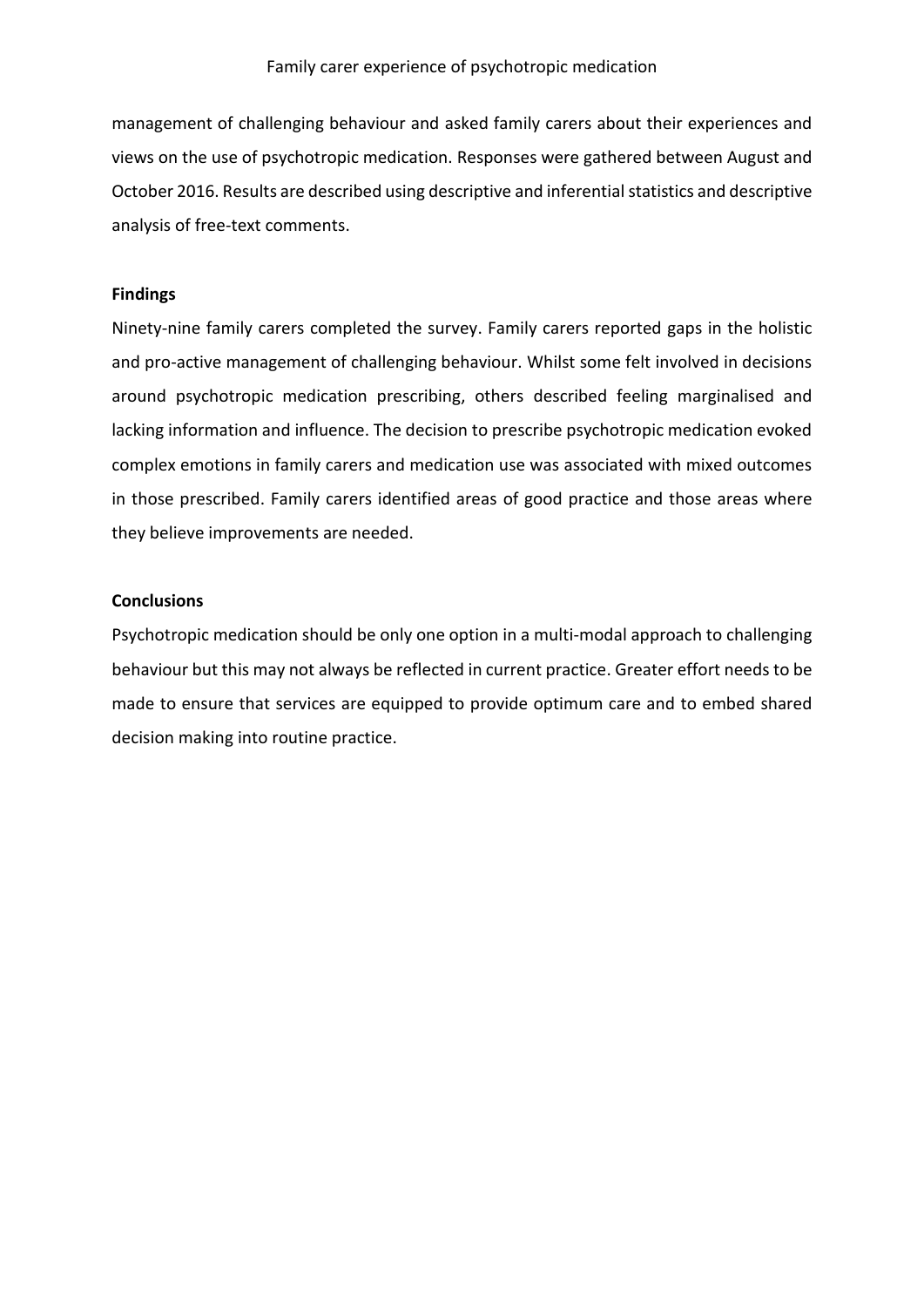#### **MANUSCRIPT**

**Findings from an online survey of family carer experience of the management of challenging behaviour in people with intellectual disabilities, with a focus on the use of psychotropic medication**

#### **Background**

Challenging behaviour is a broad term used to describe problematic or socially unacceptable conduct including self-injury, aggression, and destruction of property (Emerson & Einfeld, 2011). The prevalence of challenging behaviour in people with intellectual disabilities is between 10 and 15 percent, with higher rates amongst boys and men, those with severeprofound intellectual disability, and those with co-morbid autism spectrum disorder (Emerson et al., 2001; McClintock, Hall, & Oliver, 2003). Individuals who display challenging behaviour face exclusion from community activities, are subject to restrictive interventions, and risk transfer to out-of-area residential placements or even admission to hospital. Caring for a person with intellectual disability who displays challenging behaviour is associated with chronic stress, physical and mental health problems, and social isolation (Baker et al., 2003; Davies & Honeyman, 2013; Maes, Broekman, Došen, & Nauts, 2003). Family carers often play a vital role in supporting people with intellectual disability across the lifespan and should be involved in care decisions (HM Government, 2011). However in previous research family carers have reported difficulties in accessing suitable information (Redmond & Richardson, 2003) and in partnership working with specialist services (Knox, 2000).

Improving the care and support offered to people with intellectual disabilities who display challenging behaviour and their carers is a national priority in the UK (Department of Health, 2012). Recent NICE guidelines for challenging behaviour emphasise holistic, multi-disciplinary assessment and formulation, and favour psychosocial and environmental interventions, such as positive behaviour support (National Institute for Health and Care Excellence, 2015). The use of psychotropic medication to support people with challenging behaviour is controversial and largely unsupported by research evidence (Deb, Sohanpal, Soni, Lentre, & Unwin, 2007;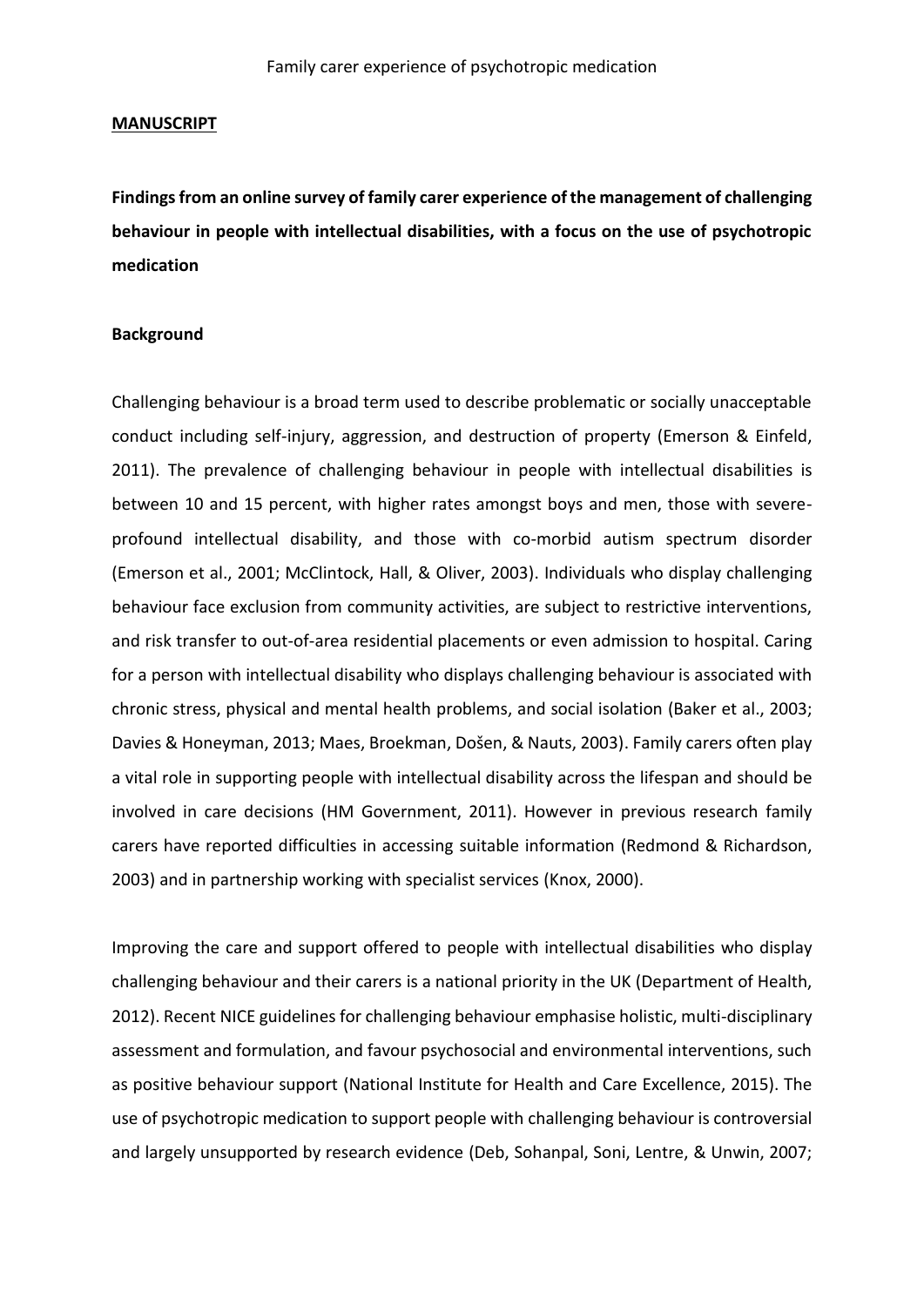Matson & Neal, 2009), although recent population-based studies indicate that this use continues to be widespread across regions (Sheehan et al., 2015; Lunsky et al., 2017). People with intellectual disabilities appear more sensitive to adverse side-effects of psychotropic medications (Arnold, 1993; Sheehan et al., 2017) and their use for challenging behaviour might detract from the provision of alternative modes of therapy.

In the UK, a national campaign, Stopping the Over-Medication of People with Learning Disabilities and/or Autism (STOMP), was established in 2016 to reduce the use of psychotropic drugs for challenging behaviour and promote the development and uptake of alternative interventions [\(https://www.england.nhs.uk/learning-disabilities/stomp/\)](https://www.england.nhs.uk/learning-disabilities/stomp/). The STOMP programme, led by the National Health Service in England, draws together key stakeholders including professional groups in health and social care, third sector, charity, and advocacy organisations, in a series of activities to raise awareness of potential over-use of psychotropic medication and share good practice. The Challenging Behaviour Foundation is a UK national charity that supports people with intellectual disabilities and their families through the provision of information, support, and national influencing [\(www.challengingbehaviour.org.uk/\)](http://www.challengingbehaviour.org.uk/). As part of the work of STOMP the Challenging Behaviour Foundation was commissioned to gather the experiences and views of family carers of people with intellectual disability with regard to the management of challenging behaviour and use of psychotropic medication. The work was intended to provide a platform for family carers to share their lived experience of medication being used or suggested for their relative with intellectual disability.

## **Methods**

An internet-mediated survey was developed by two employees of the Challenging Behaviour Foundation who are also family carers, one parent and one sibling (SurveyMonkey survey platform: [https://www.surveymonkey.co.uk/\)](https://www.surveymonkey.co.uk/). The parent had personal experience of the use of psychotropic medication to manage behaviour described as challenging for their relative. The sibling, in partnership with parents, was in the process of supporting their relative through the decision about whether or not to use medication as part of the management of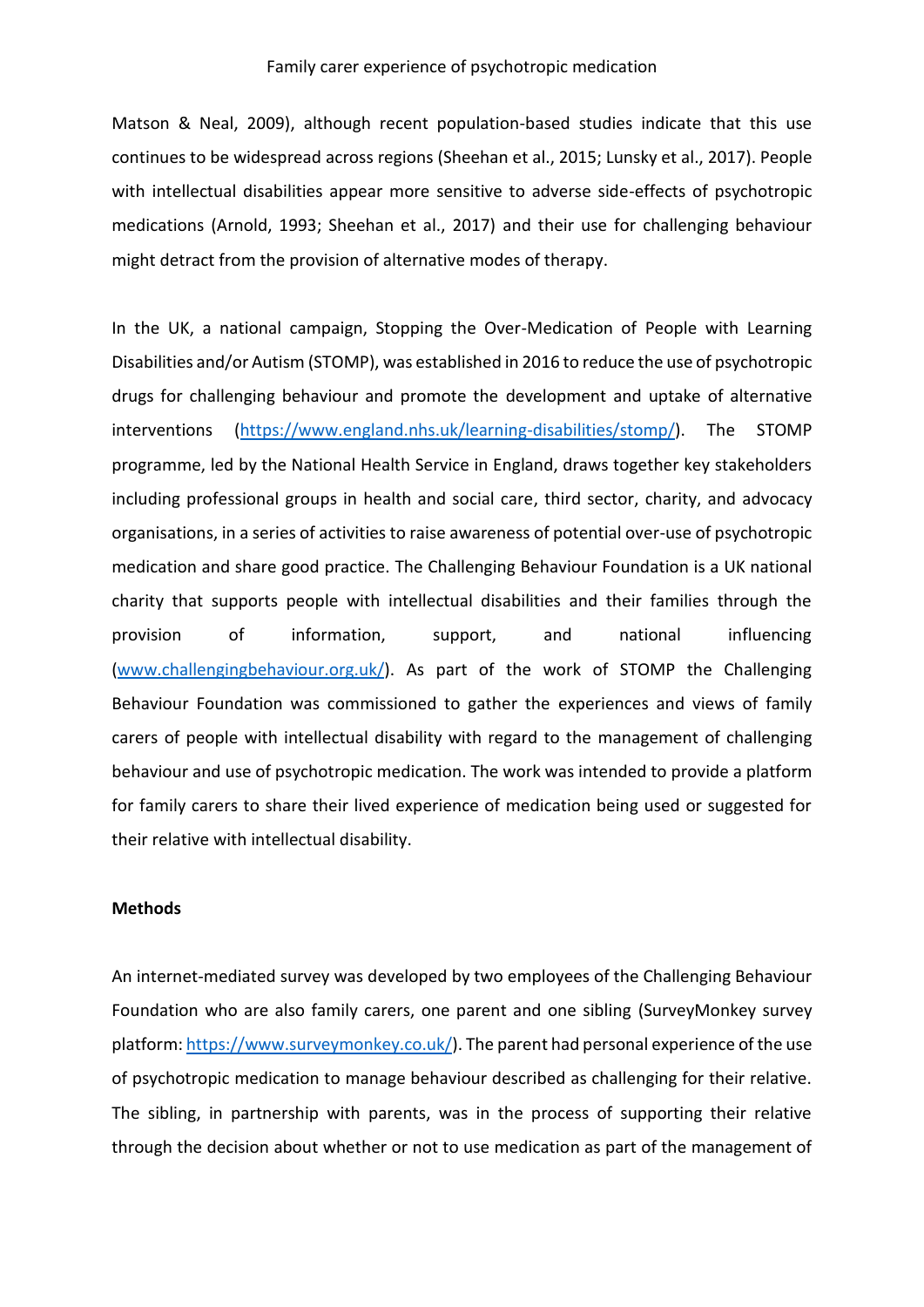behaviour described as challenging. A reference panel of family carers reviewed and finalised the survey questions.

People were eligible to take part if they were a family carer for an individual with intellectual disability or autism who had behaviour described as challenging. Current or past use of psychotropic medication was not a requirement. An invitation and link to participate in the survey was sent to 314 family carers who were members of the Challenging Behaviour Foundation's Family Carers' e-mail network. The survey was also advertised through publiclyavailable social media including Facebook and Twitter, and by other organisations working in the field including the National Autistic Society and the Choice Forum, an online discussion site for issues affecting the lives of people with intellectual disability. The survey was open for six weeks between mid-August and the beginning of October 2016. Respondents were given the opportunity to participate via hardcopy or telephone for those who were not able, or did not wish to use a computer. Completion of the survey was entirely voluntary and no financial incentive was offered to those who took part.

The survey landing page explained the background and purpose of the work and how the collected data would be handled. After giving consent for analysis and use of anonymised responses, family carer participants were directed through a structured questionnaire that covered three major topics; demographic and clinical details of their relative with intellectual disability; experience of professional services and the management of challenging behaviour, with a focus on the use of psychotropic medication; and views about resources and materials that might be helpful to those in similar circumstances. Those who did not have personal experience of the use of psychotropic medication for their relative were automatically directed past questions specifically concerning medication. The survey contained a mix of closed (multiple choice) and open-ended (free text) questions and was estimated to take approximately 15 minutes to complete. No personally-identifiable data were collected.

Responses were automatically downloaded into Microsoft Excel. SPSS v23 for Windows was used for numerical analysis. The Student's t-test, Pearson's chi-square, and logistic regression were used to compare differences in variables between groups that had and had not been prescribed psychotropic medication and in assessment and management of challenging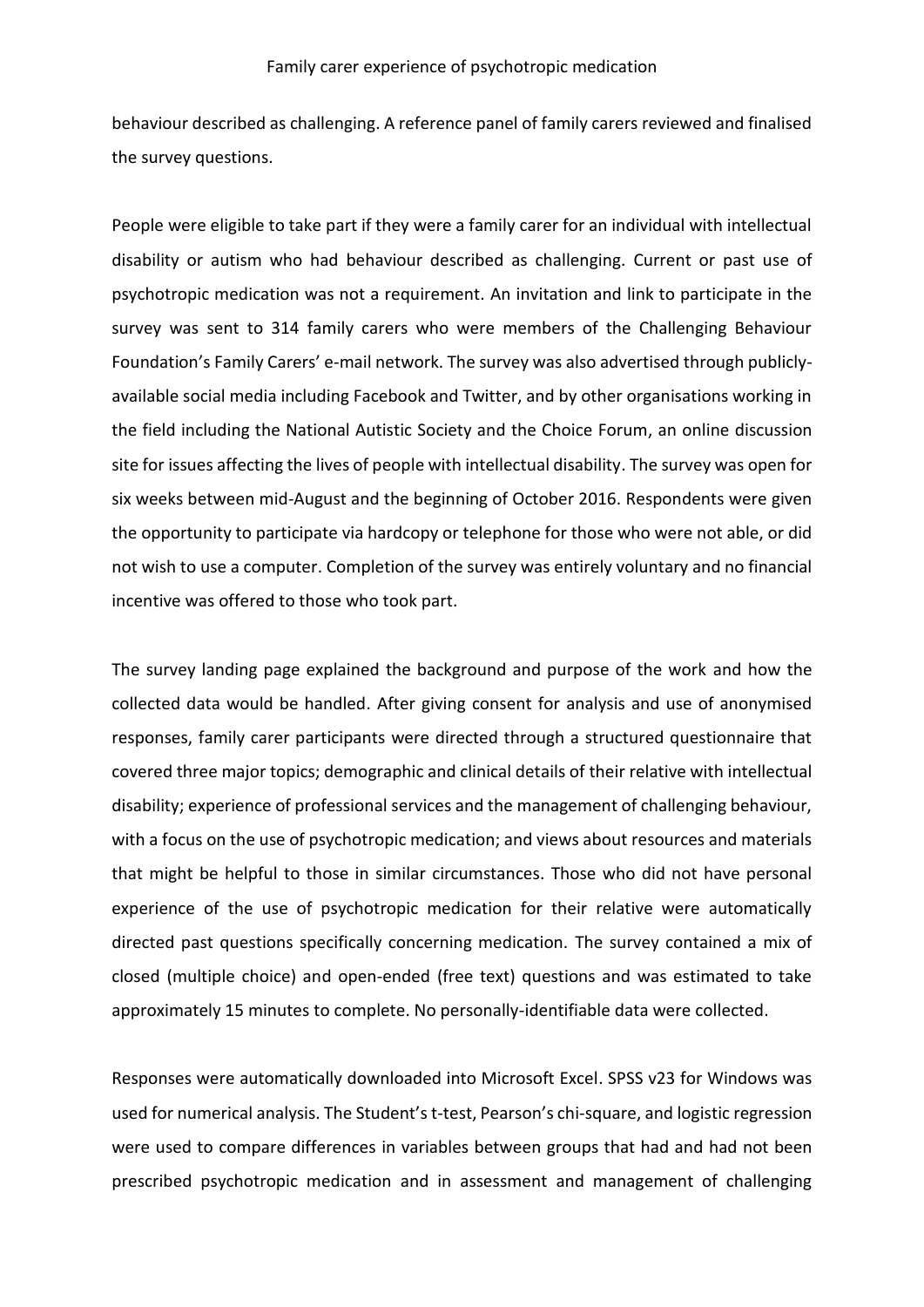behaviour between children/adolescents (<18 years) and adults. All tests were two-tailed and the significance level was 0.05.

Responses to the free-text questions were analysed by question in a descriptive analysis. Responses to each open-ended question were read and reviewed independently by two members of the author team (RS and KK) who then discussed major topics in the response set for each question. Following further discussion within the author team the topics were agreed and illustrated with representative quotes.

### **Findings**

## *Characteristics of respondents and their relative with intellectual disability*

Ninety-nine individuals completed the survey. Just over two-thirds of respondents indicated that they were aware of the work of the Challenging Behaviour Foundation prior to participating. 85% were the parent of an individual with intellectual disability who displayed challenging behaviour.

Characteristics of the respondent's relative with intellectual disability are reported in table 1; the majority were male, had severe-profound intellectual disability (intelligence quotient <35), co-morbid autism spectrum disorder, and displayed several forms of challenging behaviour. All respondents reported that their relative displayed at least one form of challenging behaviour.

[Table 1 near here]

## *Management of challenging behaviour*

Table 2 shows the frequency with which family carers reported different elements in the care of people with intellectual disability and challenging behaviour. Differences in the frequencies of management interventions between children/adolescents (likely to be managed by Child and Adolescent Mental Health Services and/or community paediatrics teams) and adults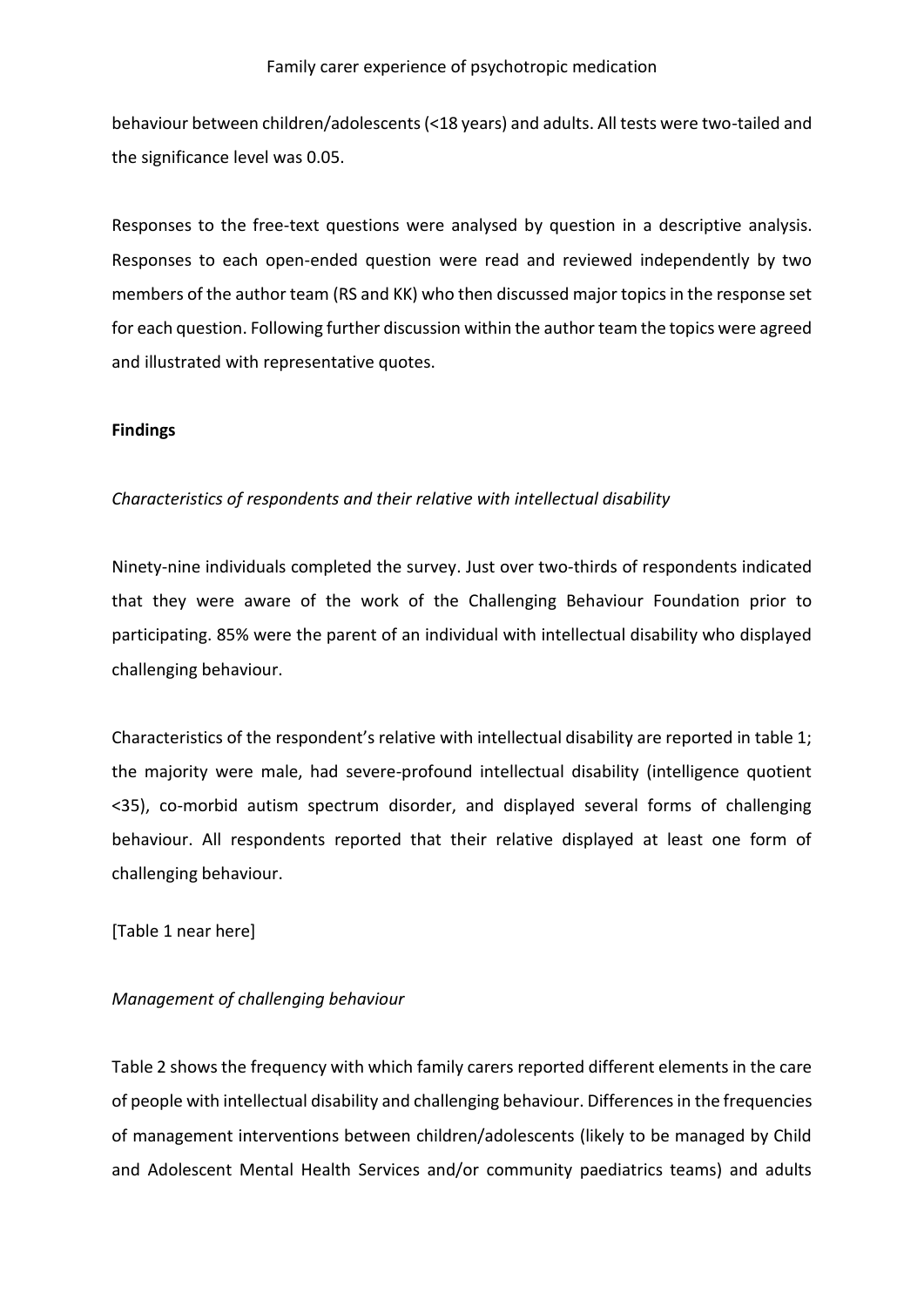(likely to be managed by specialist psychiatry of intellectual disability services) in the sample are shown. Adults with intellectual disability were reported to be more likely to have a personcentred plan and an annual health check than children/adolescents with intellectual disability. Conversely family carers reported more often being involved in prescribing decisions for children/adolescents than for adults.

[Table 2 near here]

### *Use of psychotropic medication for challenging behaviour*

Psychotropic medication had been prescribed to 82 (83%) relatives of those who responded. Of these 82 cases, psychotropic medication was used to manage challenging behaviour (either with or without a co-morbid mental health problem) in 90%. In 54% of these cases there was no past or current diagnosis of mental illness. A range of psychotropic medication had been prescribed, with the most common drug class being antipsychotics (57% those prescribed medication), followed by anti-depressants (38%), mood stabilisers (26%), and anxiolytics (23%).

There was no difference between the groups prescribed and not prescribed medication in terms of age (t=0.137, p=0.892), gender ( $\chi^2$ =0.249, p=0.735), degree of intellectual disability  $(x^2=0.377, p=0.828)$  or presence of autism spectrum disorder  $(x^2=0.395, p=0.505)$ . There were statistically-significant positive associations between the presence of mental illness and the prescription of psychotropic medication ( $\chi^2$ =4.904, p=0.027) and the number of forms of challenging behaviour and prescription of psychotropic medication; those with more types of challenging behaviour being more likely to have been prescribed psychotropic medication (unadjusted odds ratio 1.820, p<0.001).

Over one-third (38%) of family carers reported that they had not been given any information about medication that was prescribed. 77 (95%) family carers indicated they had done their own research including internet searches, asking others, and contacting relevant charities for more information.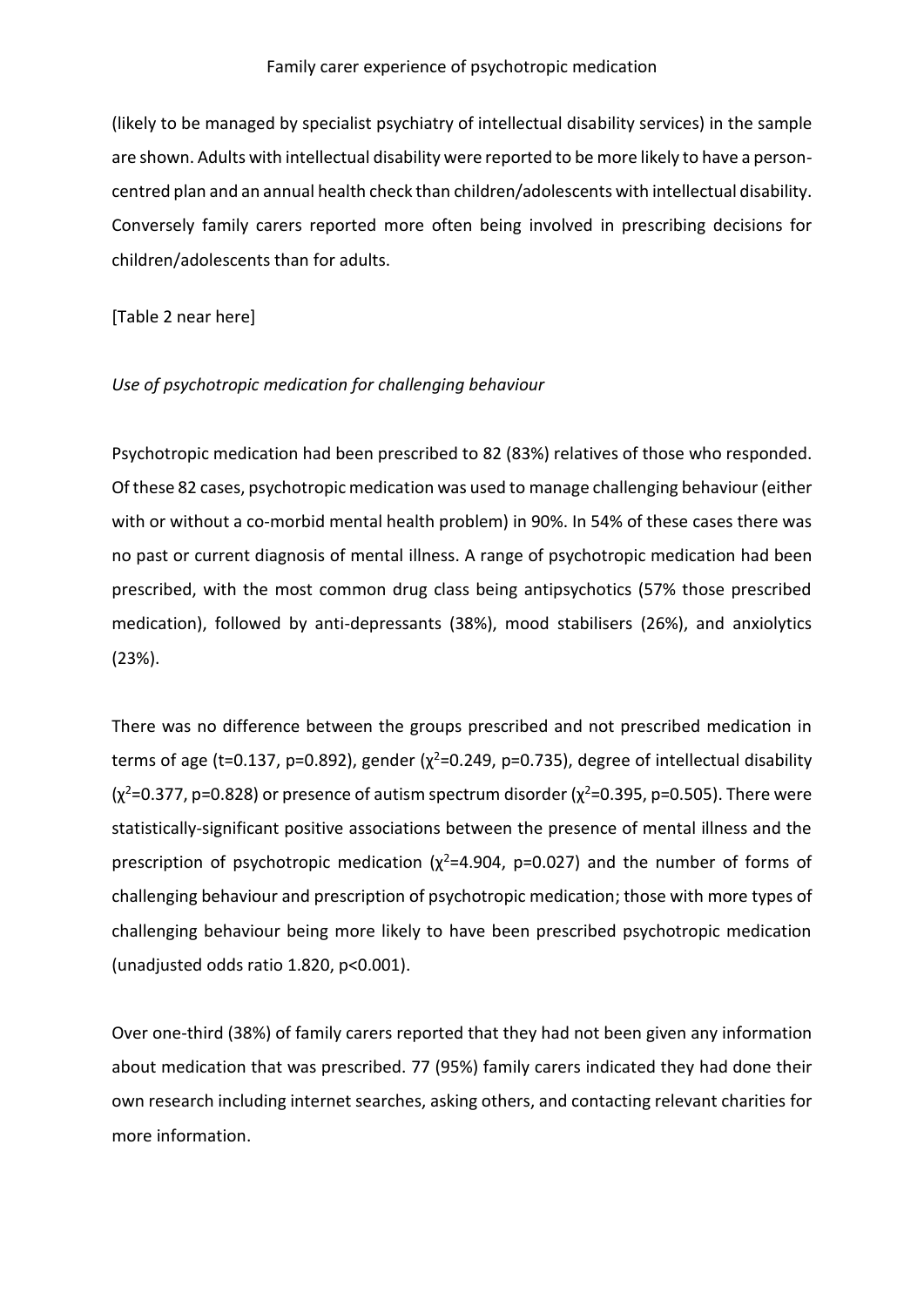Family carers reported being aware of medication being reviewed at least 6 monthly in just less than half (44%) of all cases. Fifty-five percent of family carers reported that their relative had experienced adverse side-effects whilst taking psychotropic medication. 56 (69%) of family carers had not been asked to record information about side-effects in a systematic or structured way.

### *Free text results*

The free text options within the survey were analysed using descriptive text analysis and major topics illustrated with quotes.

## Free text question 1: Were you involved in the final decision to prescribe medication for your relative and were your views considered?

A minority (39%) of family carers felt fully and meaningfully involved in decisions about psychotropic medication use in their relative. In those cases where family members were involved, they sometimes described having very little influence over decisions. The survey also showed that other family carers reported feeling excluded from decisions around psychotropic medication prescribing. In some cases, decisions were made without any dialogue with family carers. Another topic that was regularly seen in the data was the feeling that there was a power imbalance, perpetuated in some cases by a lack of information that carers received.

[Table 3 near here]

## Free text question 2: How did you feel about the decision to prescribe medication?

The decision to use psychotropic medication often evoked strong emotions in family carers, and a mixture of anger, sadness, disappointment, guilt and frustration. Family carers reported that medication was often used in the absence of other interventions which were viewed as more appropriate and several respondents conveyed a sense of desperation about their relative's situation. Amongst the responses, there were also some positive experiences,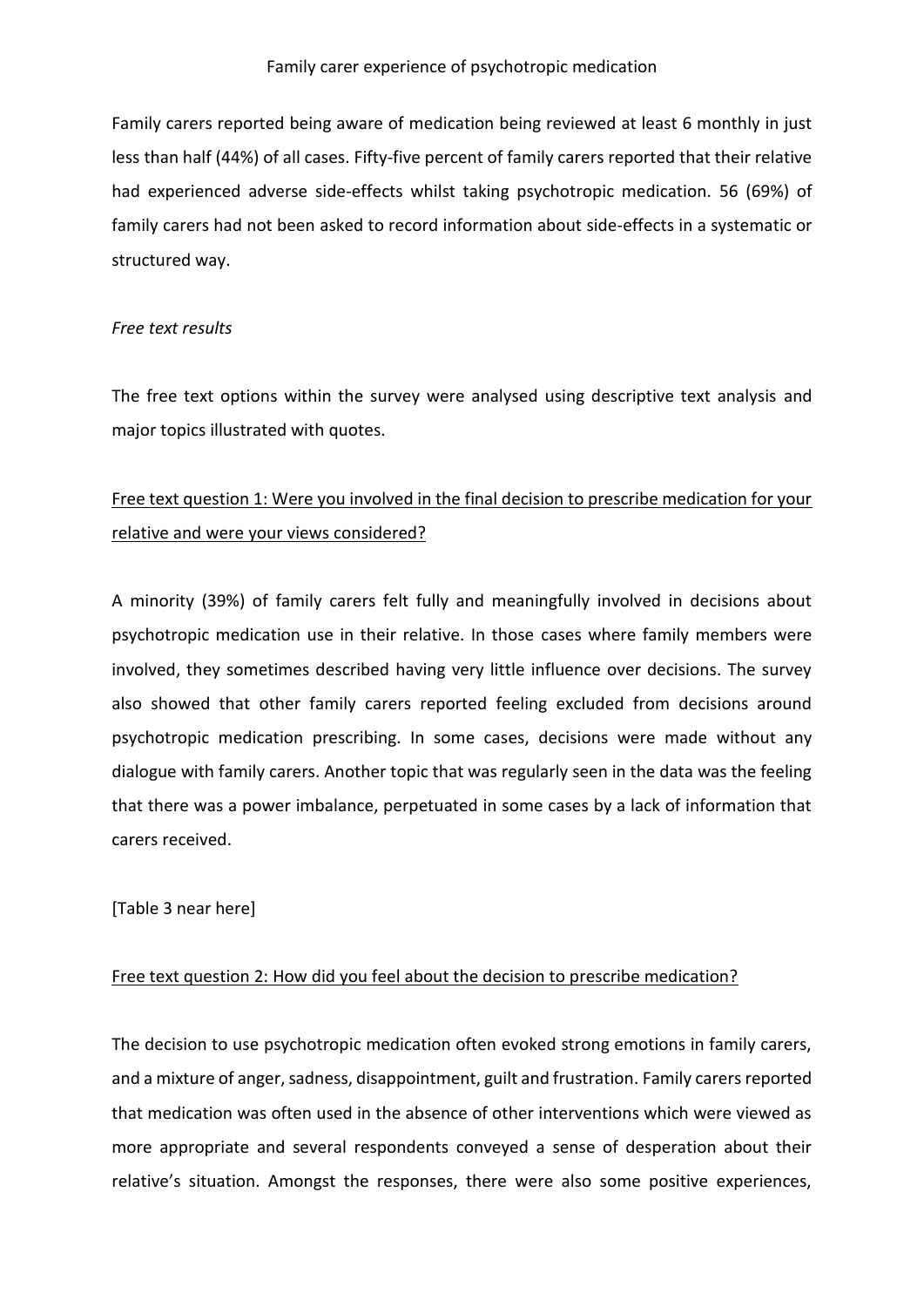however some concerns about side effects were a particular factor in anxiety felt by family carers.

[Table 4 near here]

### Free text question 3: Has medication made a difference to your relative?

In most cases (77%) family carers indicated that psychotropic medication had made a difference to their relative. Responses naturally divided in almost equal proportions into those who reported a positive impact of medication, those reporting only negative effects, and those who reported positive effects mitigated by adverse side-effects. Some reported that medication had had a transformative beneficial effect on their relative, illustrating the varying outcomes of psychotropic medication use on people with ID. Those reporting a largely negative impact of medication tended to focus on adverse side-effects, which were often numerous and mixed.

[Table 5 near here]

## Free text question 4: Overall what worked well? What could be improved?

Family carers were asked about their overall experience of the management of challenging behaviour and use of psychotropic medication with results collected into main themes. Fourteen family carers were unable to find any positives in their experience of management of challenging behaviour or use of psychotropic medication, reflected in the opinion of one respondent that *"the whole system"* needs to be improved (Respondent 97). There were numerous suggestions of improving the experience as well as endorsements of current methods that are in place. These included, more access to information as well as prevention strategies and care plans, the use of informed assessments, and access to alternative modes of management.

[Table 6 near here]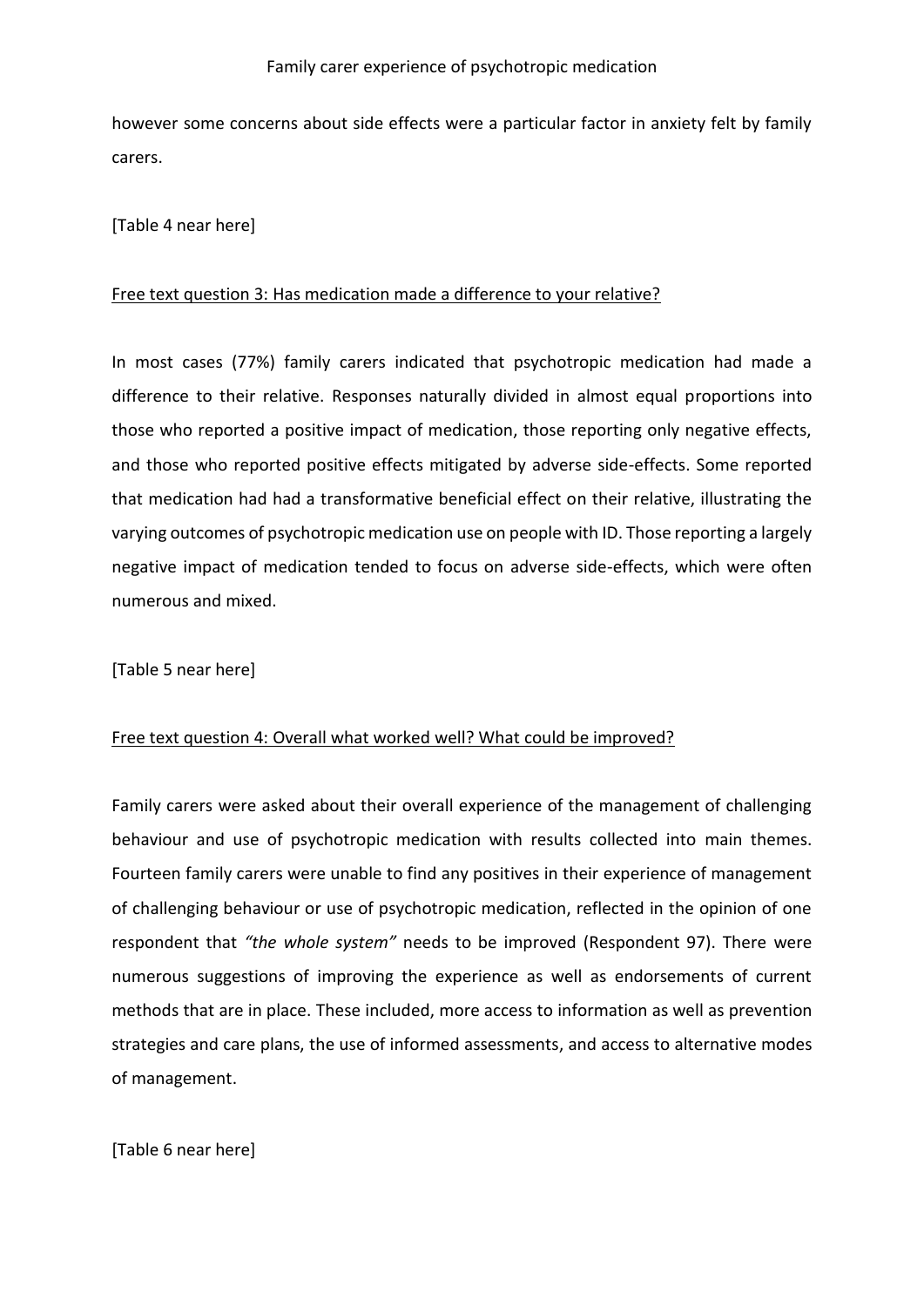#### **Discussion**

#### *Main findings*

We used a structured online survey to investigate family carer experience and views of the management of challenging behaviour in a relative with intellectual disability, focusing on psychotropic medication use. Respondents cared for family members with a high level of support need including severe to profound intellectual disability, multiple types of challenging behaviour, and physical and mental health co-morbidities.

Relatives reported that several elements considered good practice in the holistic and proactive care of people with intellectual disability and complex needs, such as the development of person-centred support plans and health action plans, were often not undertaken. A high proportion of both adults and children who had been prescribed psychotropic medication for challenging behaviour were reported not to have had a physical health check, despite the fact that people with intellectual disability are prone to a range of physical health problems that can manifest as changes in behaviour (Alborz, McNally, & Glendinning, 2005).

Family carers indicated that they were regularly involved in decisions to prescribe medication. While some described good experiences of partnership working with the clinical team, for others the involvement was perceived as superficial and many relatives reported feeling marginalised and powerless in treatment decisions. In addition, family carers often reported they were not provided with sufficient or relevant information to enable them to effectively participate in shared decision making.

Many family carers were uneasy about the decision to prescribe psychotropic medication. Rappaport and Chubinsky suggest that parents are often apprehensive about using psychotropic medication in their children and discuss the complex emotional response to decisions to use medication (Rappaport & Chubinsky, 2000). We saw that the issue of prescribing was often highly emotionally-charged and family carers expressed a mix of anger, sadness, and guilt about the use of medication. Many felt there was no choice but to use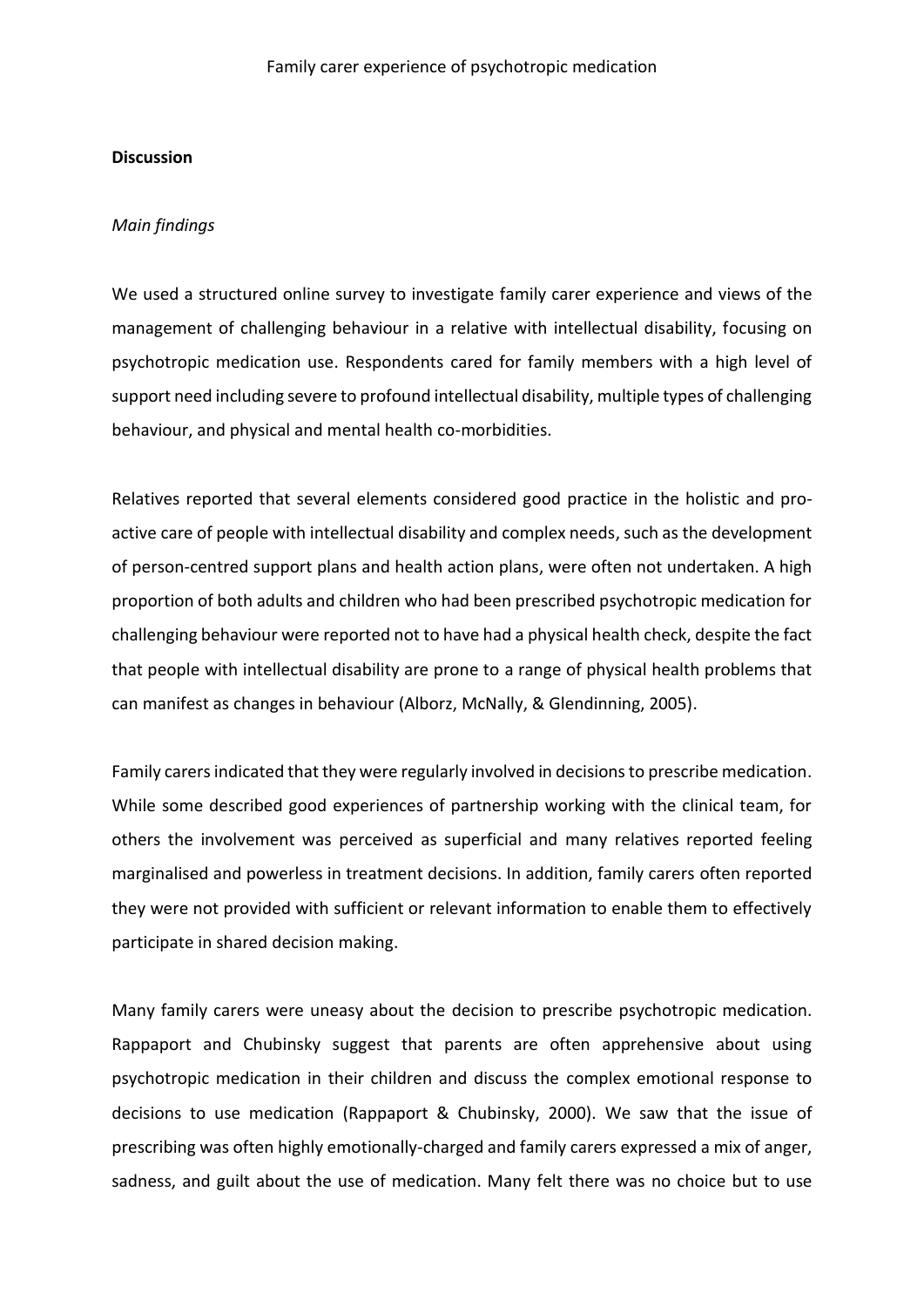medication, either because alternatives were not available or had not been effective. There was considerable anxiety about medication adverse side-effects which could add to the preexisting health conditions that many of the sample described in their relative. When medication was prescribed family carers tended to report that it had made a difference and family carers reported mixed beneficial and deleterious effects. This observation, along with the off-license nature of psychotropic medication use in in challenging behaviour, underlies the importance of regular medication monitoring (General Medical Council, 2013; Royal College of Psychiatrists, 2016) yet family members reported that medication reviews occurred less than 6 monthly in over half of cases. This result is similar to findings from a national audit of antipsychotic prescribing to people with intellectual disability which found screening for adverse side-effects in this group is poor (Paton, Bhatti, Purandare, Roy, & Barnes, 2016).

We compared responses of family carers of children/adolescents and those of adults in order that any observed differences in reported management between the groups may act as a focus for further investigation. Broadly similar results were found between the two groups, indicating there is scope to improve the service response to challenging behaviour across the lifespan. Family carers of adults with intellectual disability and challenging behaviour were significantly more likely to report that they had received an annual health check; this is understandable given the NHS programme of primary care annual health checks for people with intellectual disability currently only applies to those aged 14 and over. Family carers of those under 18 years were significantly more likely to indicate they had been involved in medication decisions. There might be differences in culture between children's and adults' services with the former having an expectation of family carer input to care decisions, or this association might imply inconsistent application of capacity legislation in adults with intellectual disability who lack capacity to consent to treatment.

The major topics identified in the free text analysis accord with previous research that has investigated the experiences of family carers of people with intellectual disability using support services. Previous research has shown that family carers value access to expert staff, continuity in professional relationships, and good two-way communication that permits effective health information exchange yet regularly report dissatisfaction with services (Kenny & McGilloway, 2007; McGill, Papachristoforou, & Cooper, 2006). In particular, family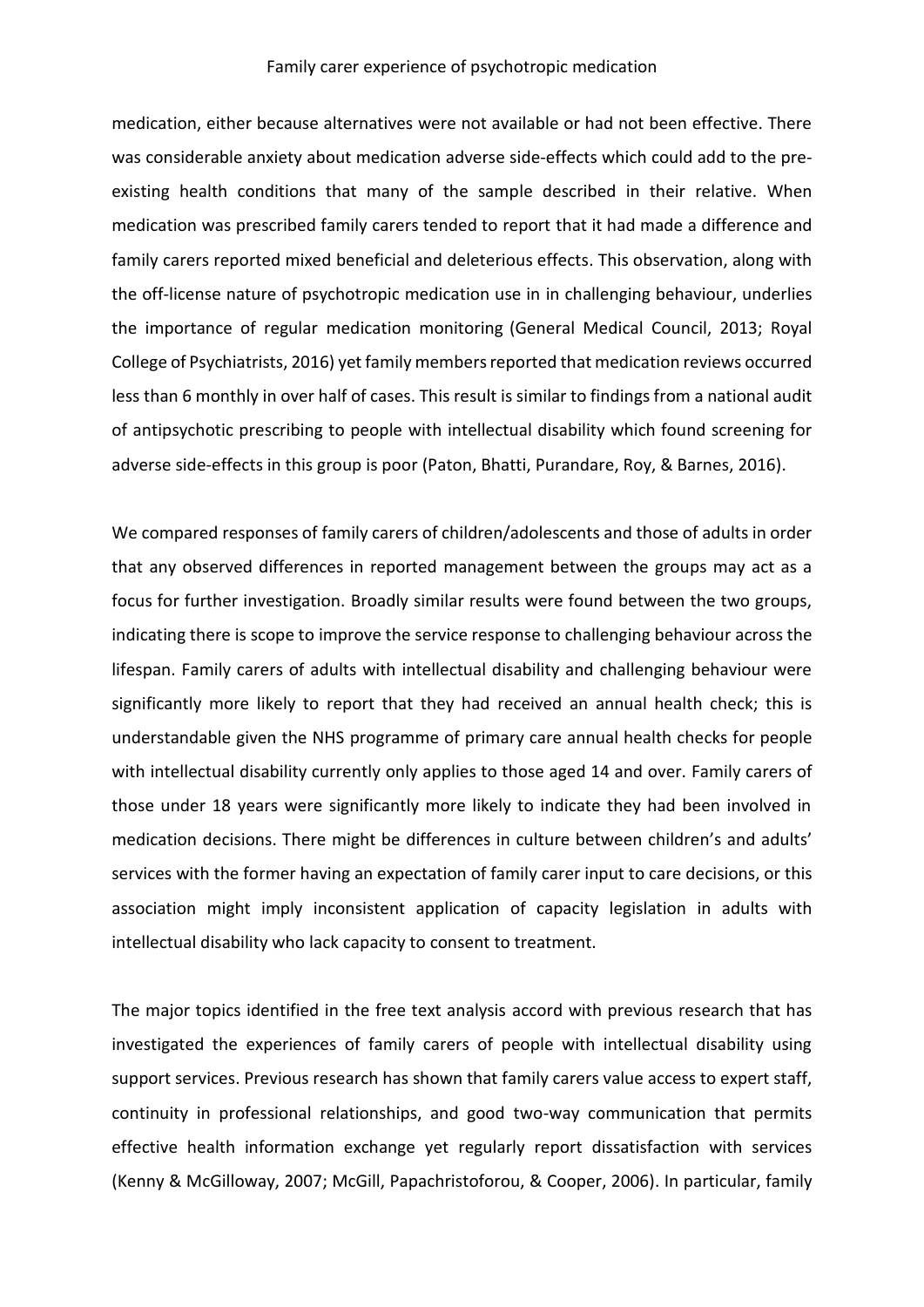carers of people with intellectual disability report: a lack of partnership working and neglect of family carer knowledge and opinion; a 'battle' to be recognised and access support; reactive rather than proactive services in which a crisis situation must be reached before support is received; and lack of clear and understandable information about their relatives condition and care (Douma, Dekker, & Koot, 2006; Elford, Beail, & Clarke, 2010; Faust & Scior, 2008; Griffith & Hastings, 2014; James, 2013; McGill, Cooper, & Honeyman, 2010; Wodehouse & McGill, 2009). Many of these topics were mentioned in the survey data. Despite this, we should not neglect that some respondents reported positive experiences, including with the use of psychotropic medication. Whilst clearly in a minority in this sample, their responses show that good practice and family-centred care can be achieved in this context.

### *Strengths and limitations*

This study adds to the limited literature that reports family carer experience of the use of psychotropic medication and the management of challenging behaviour in a relative with intellectual disability.

The work is novel in design and content. The project was largely user-controlled given that the survey was designed and conducted by people with personal experience of caring for a relative with intellectual disability and a charity committed to improving the lives of people with intellectual disability. The work reflects the priorities and concerns of family carers of those using services and on a practical level the involvement ensured that relevant questions were asked in an accessible way. We noticed no appreciable attrition as the survey questions progressed and only minimal amounts of missing data, suggesting that it was an acceptable design and confirming the importance of the topic to family carers who were keen to be heard. The online survey design enabled a relatively large number of people to describe their experience and opinions which, given resource limitations, would not otherwise have been possible. We were not restricted by geography and the survey was available for participants to take at their own convenience, an important consideration for respondents whose caring responsibilities may preclude them from participating in other research studies that require more commitment. The method gave little opportunity for the investigators to influence the results and the anonymity offered may have reduced social desirability bias. Data were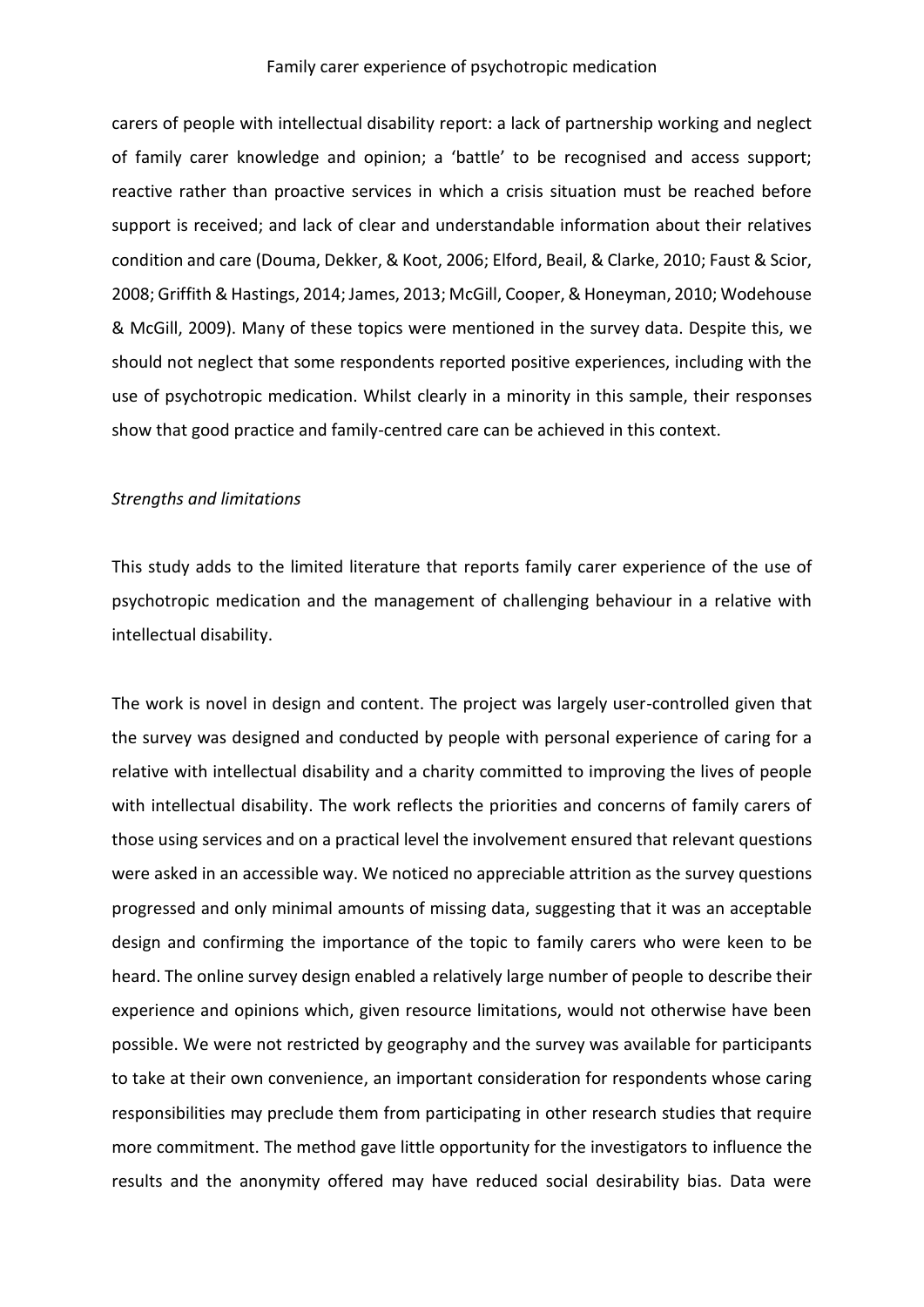collected from carers of both adults and children with intellectual disability which enabled post-hoc comparisons to be made between the two groups and could act as a stimulus for future work. The administration of the survey by a third-sector charitable organisation may have encouraged participation of those who would not ordinarily respond to approaches by statutory services or academic centres.

There are several limitations to this work. As this was an open survey we are not able to define the sampling frame or report response rate. Respondents were self-selecting and the majority were aware of the work of the Challenging Behaviour Foundation prior to completing the survey; this group may feel their needs are not being met and might not be representative of all family carers of people with intellectual disability. Although telephone support to complete the survey was offered, few people utilised this and the survey will have excluded people who do not have access to the internet and those with low functional literacy.

We had no way of validating responses and some participants may have inadvertently answered questions incorrectly. This might lead to under-estimation of the interventions for challenging behaviour. Participants may have related past experiences which are not indicative of current care and responses may have been subject to recall bias and influenced by subsequent events. By focusing on family carers in this survey we did not hear from other stakeholders and more work is needed to explore the experiences and attitudes of paid carers and those with intellectual disability themselves.

Collecting qualitative data using an online survey has limitations. The length of the text responses to open questions was limited and it was not possible to interpret subtleties of tone or body language, or explore responses in a way that would have been possible with more flexible face-to-face methods. Analysing responses by question only precluded a richer interpretation of individual experience. Further in-depth qualitative work with a smaller sample is warranted to explore some of the topics raised in this work more fully.

#### *Summary*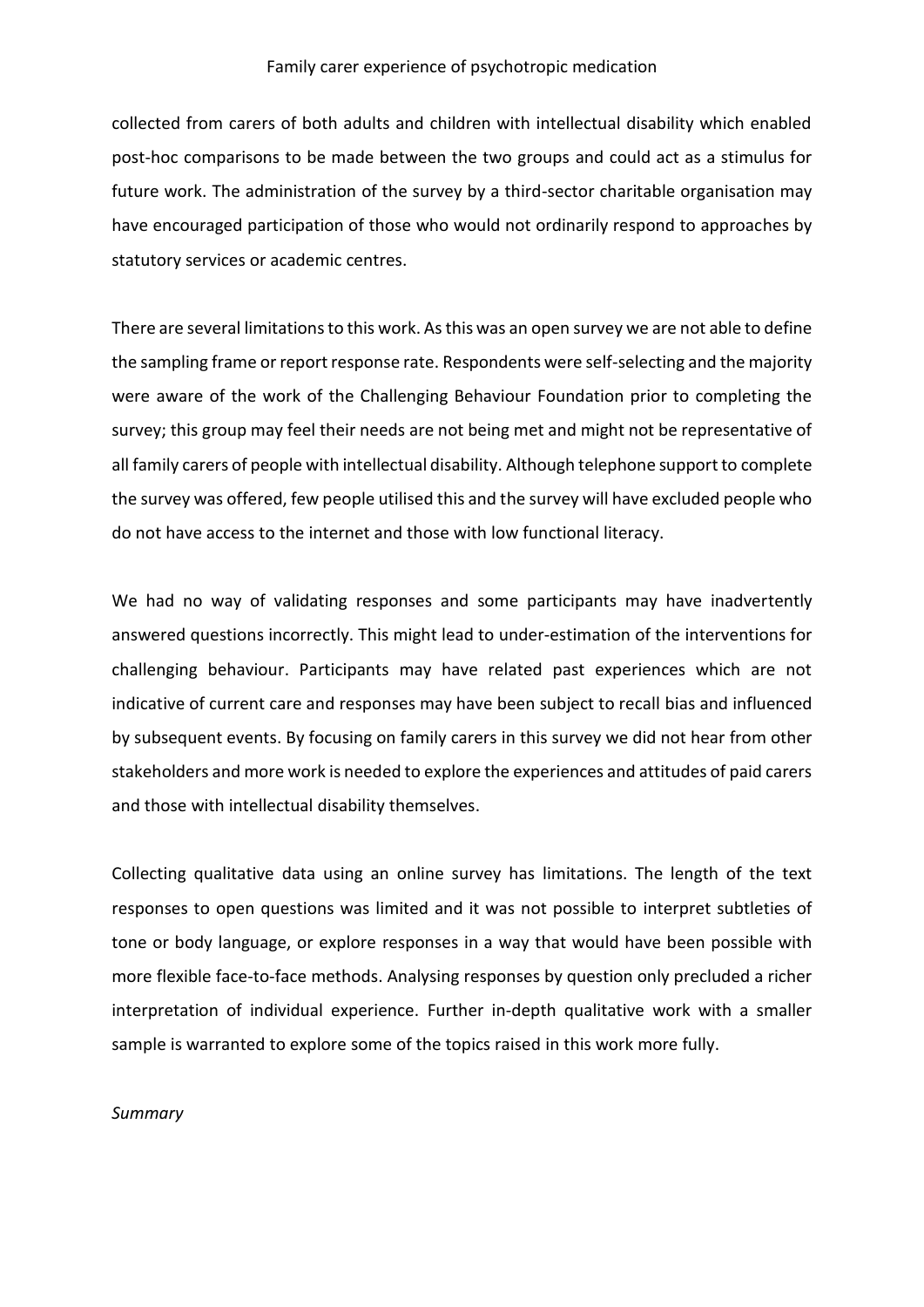Challenging behaviour is a common presentation in people with intellectual disability and can have serious consequences for an individual and their carers. Although the evidence base for effective interventions for challenging behaviour is lacking, standards of best practice in assessment and management are widely accepted (National Institute for Health and Care Excellence, 2016). This survey of family carer experience suggests a relatively high proportion people with intellectual disability and challenging behaviour might not receive appropriate forms of assessment and intervention. The perceived over-reliance on psychotropic medication for challenging behaviour has been highlighted and is a cause of concern for many family carers. With some exceptions, family carers often report feeling disempowered and alienated from support and treatment decisions around psychotropic medication use.

Services for people with intellectual disability who display challenging behaviour should work effectively in partnership with family carers to promote shared decision making and collaborative care planning. There is an ongoing need to ensure the provision of clear and understandable information for family carers and to improve access to non-medication strategies for the management of challenging behaviour.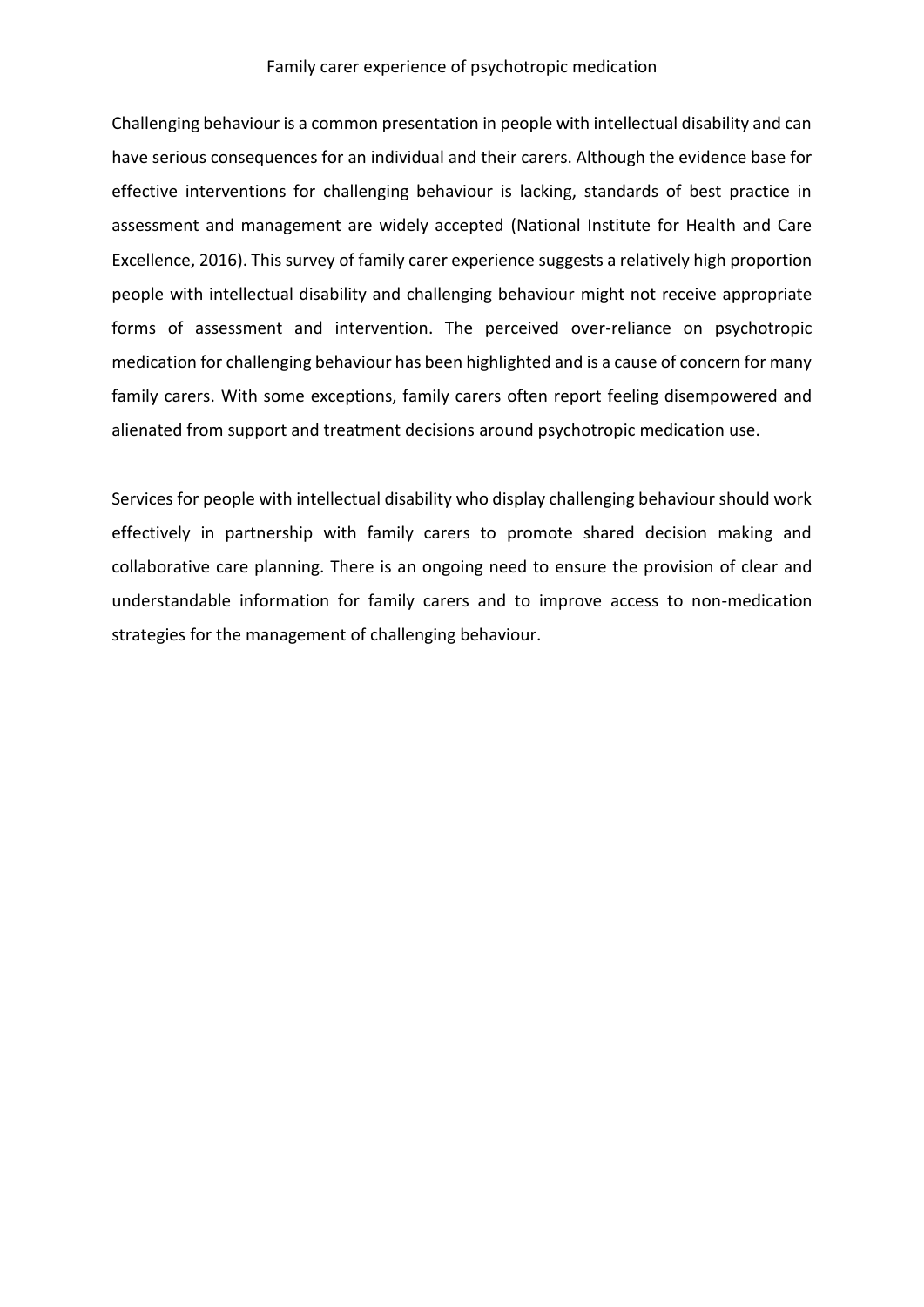#### **References**

Alborz, A., McNally, R., &Glendinning, C. (2005). Access to health care for people with learning disabilities in the UK: mapping the issues and reviewing the evidence. Journal of Health Services Research & Policy, 10(3), 173-182. doi: [10.1258/1355819054338997](https://doi.org/10.1258/1355819054338997)

Arnold, L. E. (1993). Clinical pharmacological issues in treating psychiatric disorders of patients with mental retardation. Annals of clinical psychiatry, 5(3), 189-197.

Baker, B. L., McIntyre, L., Blacher, J., Crnic, K., Edelbrock, C., & Low, C. (2003). Pre‐school children with and without developmental delay: behaviour problems and parenting stress over time. Journal of Intellectual Disability Research, 47(4‐5), 217-230.

Davies, K., & Honeyman, G. (2013). Living with a child whose behaviour is described as challenging. Advances in Mental Health and Intellectual Disabilities, 7(2), 117-123. doi: [10.1108/20441281311310216](https://doi.org/10.1108/20441281311310216)

Deb, S., Sohanpal, S., Soni, R., Lentre, L., & Unwin, G. (2007). The effectiveness of antipsychotic medication in the management of behaviour problems in adults with intellectual disabilities. Journal of Intellectual Disability Research, 51(10), 766-777. doi: 10.1111/j.1365-2788.2007.00950.x

Department of Health. (2012). Transforming care: A national response toWinterbourne View Hospital. London.

Douma, J., Dekker, M., & Koot, H. (2006). Supporting parents of youths with intellectual disabilities and psychopathology. Journal of Intellectual Disability Research, 50(8), 570-581. doi: 10.1111/j.1365-2788.2006.00825

Elford, H., Beail, N., & Clarke, Z. (2010). 'A very fine line': parents' experiences of using restraint with their adult son/daughter with intellectual disabilities. Journal of Applied Research in Intellectual Disabilities, 23(1), 75-84. doi: 10.1111/j.1468-3148.2009.00548.x

Emerson, E., & Einfeld, S. (2011). Challenging Behaviour (3rd ed.). Cambridge, UK: Cambridge University Press.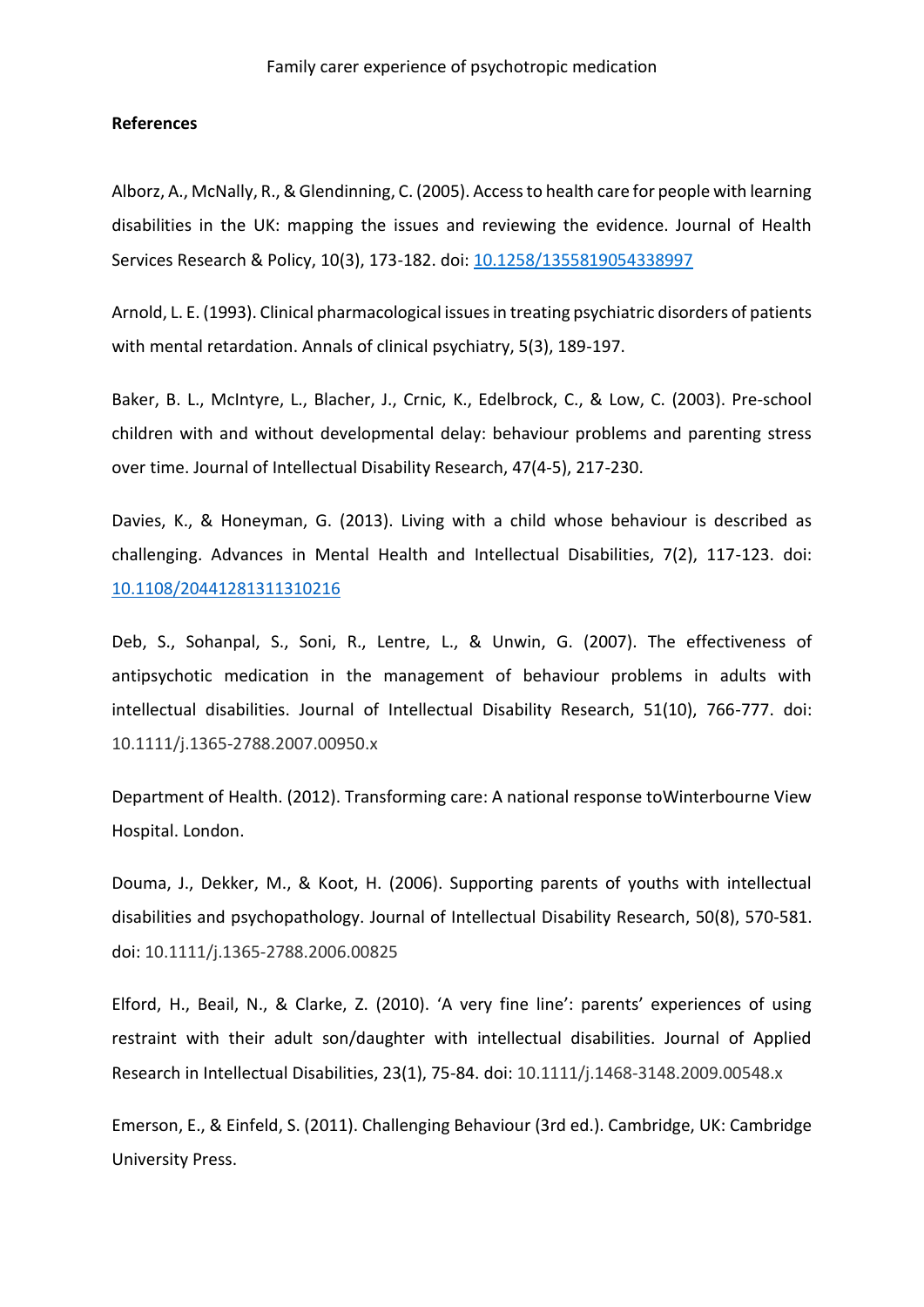Emerson, E., Kiernan, C., Alborz, A., Reeves, D., Mason, H., Swarbrick, R., . . . Hatton, C. (2001). The prevalence of challenging behaviors: A total population study. Research in developmental disabilities, 22(1), 77-93. doi:

Faust, H., & Scior, K. (2008). Mental health problems in young people with intellectual disabilities: The impact on parents. Journal of Applied Research in Intellectual Disabilities, 21(5), 414-424. doi: 10.1111/j.1468-3148.2007.00411.x

General Medical Council. (2013). Good Medical Practice. Manchester.

Griffith, G. M., & Hastings, R. P. (2014). 'He's hard work, but he's worth it'. The Experience of Caregivers of Individuals with Intellectual Disabilities and Challenging Behaviour: A Meta‐ Synthesis of Qualitative Research. Journal of Applied Research in Intellectual Disabilities, 27(5), 401-419. doi: 10.1111/jar.12073

Her Majesty's Government. (2011). No Health Without Mental Health: A Cross-Government Mental Health Outcomes Strategy for People of All Ages Health. London

James, N. (2013). The formal support experiences of family carers of people with an intellectual disability who also display challenging behaviour and/or mental health issues: What do carers say? Journal of Intellectual Disabilities, 17(1), 6-23. doi: [10.1177/1744629512472610](https://doi.org/10.1177/1744629512472610)

Kenny, K., & McGilloway, S. (2007). Caring for children with learning disabilities: an exploratory study of parental strain and coping. British Journal of Learning Disabilities, 35(4), 221-228. doi: 10.1111/j.1468-3156.2007.00445.x

Knox, M. (2000). Family control: The views of families who have a child with an intellectual disability. Journal of Applied Research in Intellectual Disabilities, 13(1), 17-28. doi: 10.1046/j.1468-3148.2000.00001.x

Lunsky, Y., Khuu, W., Tadrous, M., Vigod, S., Cobigo, V., Gomes, T. (2017). Antipsychotic use with and without comorbid psychiatric diagnosis among adults with intellectual and developmental disabilities. The Canadian Journal of Psychiatry, e-Pub ahead of print doi: <https://doi.org/10.1177%2F0706743717727240>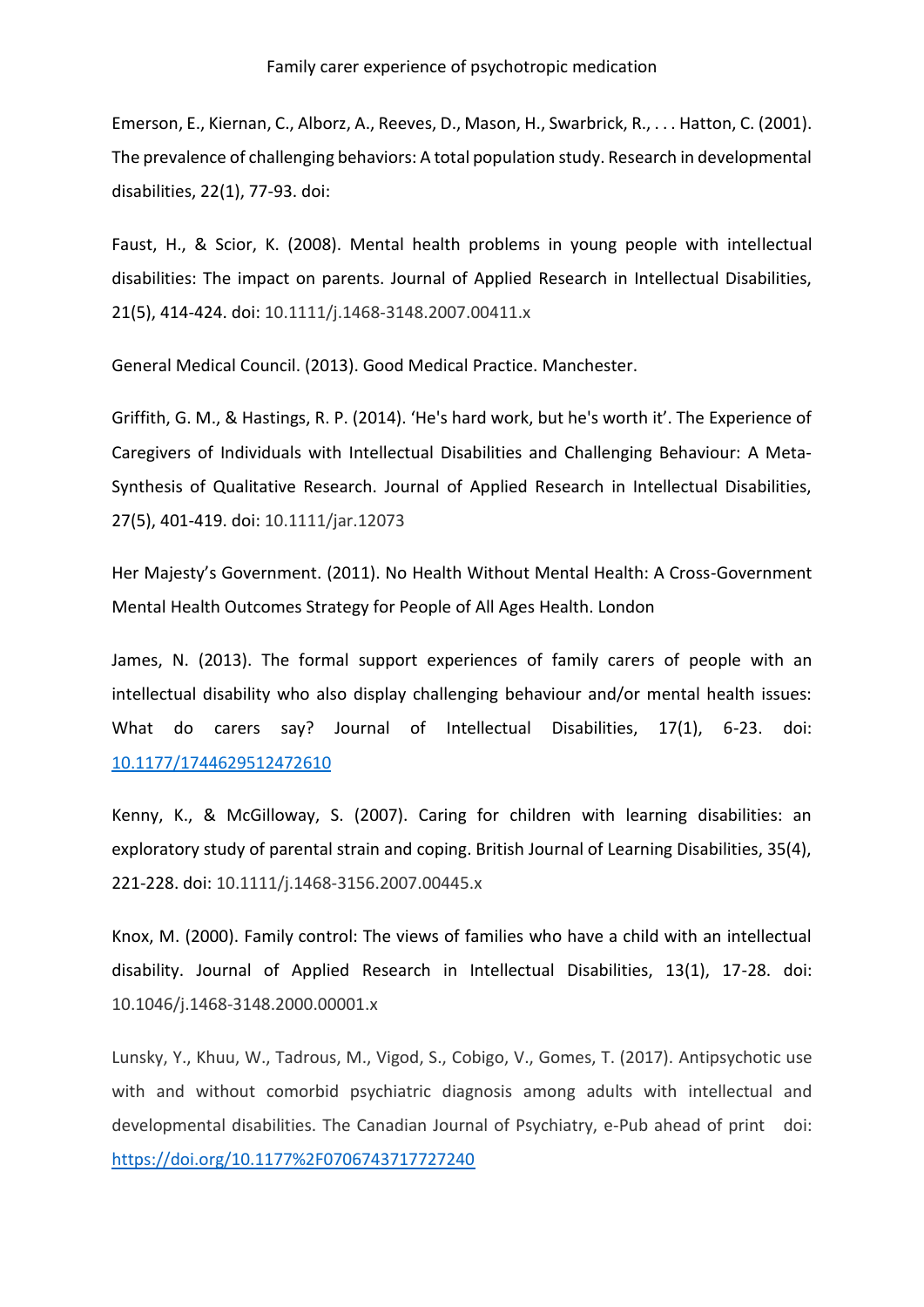Maes, B., Broekman, T., Došen, A., & Nauts, J. (2003). Caregiving burden of families looking after persons with intellectual disability and behavioural or psychiatric problems. Journal of Intellectual Disability Research, 47(6), 447-455. doi: 10.1046/j.1365-2788.2003.00513.x

Matson, J. L., & Neal, D. (2009). Psychotropic medication use for challenging behaviors in persons with intellectual disabilities: An overview. Research in developmental disabilities, 30(3), 572-586. doi: [10.1016/j.ridd.2008.08.007](https://doi.org/10.1016/j.ridd.2008.08.007)

McClintock, K., Hall, S., & Oliver, C. (2003). Risk markers associated with challenging behaviours in people with intellectual disabilities: A meta‐analytic study. Journal of Intellectual Disability Research, 47(6), 405-416. doi: 10.1046/j.1365-2788.2003.00517.x

McGill, P., Cooper, V., & Honeyman, G. (2010). Developing better commissioning for individuals with behaviour that challenges services–a scoping exercise. Tizard Centre/Challenging Behaviour Foundation, Canterbury and Chatham.

McGill, P., Papachristoforou, E., & Cooper, V. (2006). Support for family carers of children and young people with developmental disabilities and challenging behaviour. Child: Care, Health and Development, 32(2), 159-165. doi: 10.1111/j.1365-2214.2006.00600.x

National Institute for Health and Care Excellence (NICE). (2016). Learning disabilities: challenging behaviour. Quality Standard [QS101]. London, UK.

National Institute for Health and Care Excellence (NICE). (2015). Challenging behaviour and learning disabilities: prevention and interventions for people with learning disabilities whose behaviour challenges [NG11], . London, UK.

Paton, C., Bhatti, S., Purandare, K., Roy, A., & Barnes, T. (2016). Quality of prescribing of antipsychotic medication for people with intellectual disability under the care of UK mental health services: a cross-sectional audit of clinical practice. BMJ Open, 6(12), e013116. doi: 10.1136/bmjopen-2016-013116

Rappaport, N., & Chubinsky, P. (2000). The meaning of psychotropic medications for children, adolescents, and their families. Journal of the American Academy of Child and Adolescent Psychiatry, 39(9), 1198-1200. doi:<http://dx.doi.org/10.1097/00004583-200009000-00021>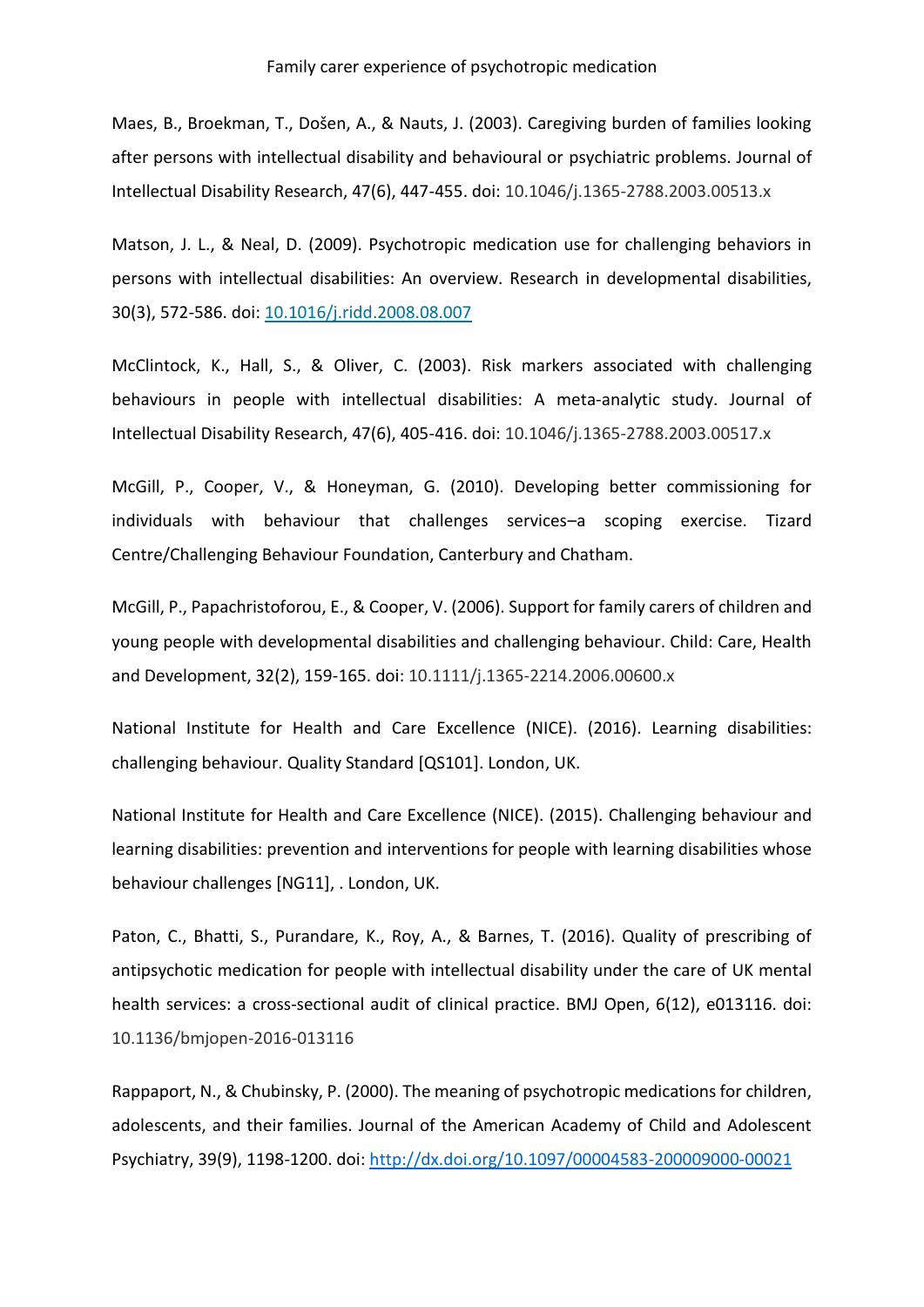Redmond, B., & Richardson, V. (2003). Just Getting on with it: exploring the service needs of mothers who care for young children with severe/profound and life‐threatening intellectual disability. Journal of Applied Research in Intellectual Disabilities, 16(3), 205-218. doi: 10.1046/j.1468-3148.2003.00165.x

Royal College of Psychiatrists. (2016). Psychotropic drug prescribing for people with intellectual disability, mental health problems and/or behaviours that challenge: practice guidelines.

Sheehan, R., Hassiotis, A., Walters, K., Osborn, D., Strydom, A., & Horsfall, L. (2015). Mental illness, challenging behaviour, and psychotropic drug prescribing in people with intellectual disability: UK population based cohort study. BMJ, 351, h4326. doi: [10.1136/bmj.h4326](https://doi.org/10.1136/bmj.h4326)

Sheehan, R., Horsfall, L., Strydom, A., Osborn, D., Walters, K., & Hassiotis, A. (2017). Movement side effects of antipsychotic drugs in adults with and without intellectual disability: UK population-based cohort study. BMJ Open, 7, e017406. doi: 10.1136/bmjopen-2017-017406

Wodehouse, G., & McGill, P. (2009). Support for family carers of children and young people with developmental disabilities and challenging behaviour: what stops it being helpful? Journal of Intellectual Disability Research, 53(7), 644-653. doi: 10.1111/j.1365- 2788.2009.01163.x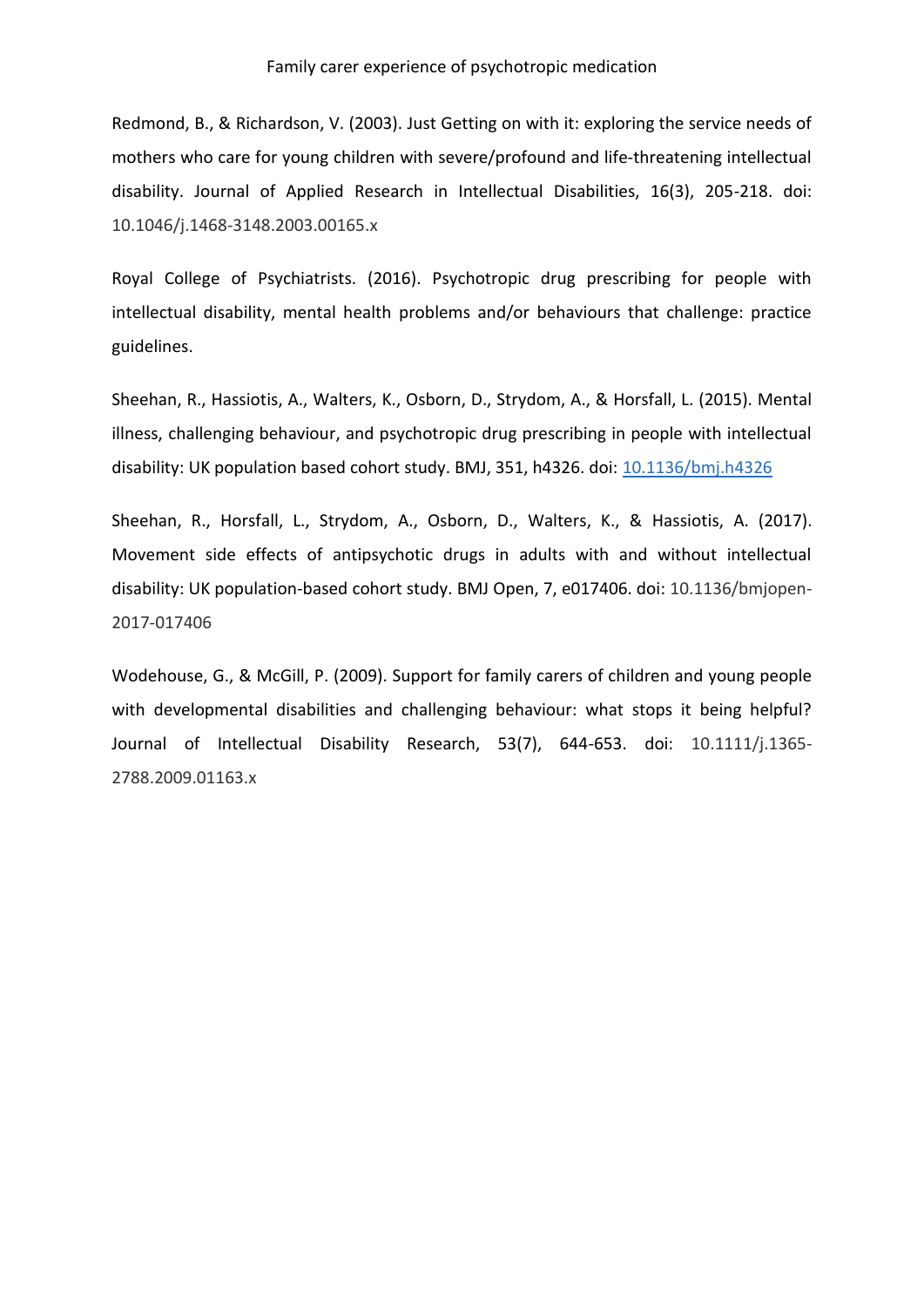## **Table 1** Characteristics of the sample (*n*=99)

| Age                                               |                |
|---------------------------------------------------|----------------|
| Mean (SD), years                                  | 23.8 (12.0)    |
| $<$ 18 years, n(%)                                | 29 (29%)       |
| >18 years                                         | 69 (70%)       |
| <b>Missing</b>                                    | $\mathbf{1}$   |
| <b>Sex</b>                                        |                |
| Male, $n(\%)$                                     | 80 (81%)       |
| Missing                                           | $0(0\%)$       |
| Degree of intellectual disability                 |                |
| Mild-moderate, n(%)                               | 27 (28%)       |
| Severe-profound, n(%)                             | 66 (67%)       |
| None, $*$ n(%)                                    | 4 (4%)         |
| Missing, n                                        | $\overline{2}$ |
| Co-morbidity                                      |                |
| Mental illness, n(%)                              | 40 (40%)       |
| Autism spectrum disorder, n(%)                    | 81 (82%)       |
| Epilepsy, n(%)                                    | 26 (26%)       |
| Challenging behaviour by type                     |                |
| Physical aggression directed towards others, n(%) | 68 (69%)       |
| Self-stimulatory behaviours, n(%)                 | 65 (66%)       |
| Self-injury, n(%)                                 | 61 (62%)       |
| Property damage, n(%)                             | 61 (62%)       |
| Verbal aggression, n(%)                           | 53 (54%)       |
| Obsessional or ritualistic behaviours, n(%)       | 46 (46%)       |
| Inappropriate social behaviours, n(%)             | 38 (38%)       |
| Pica, $n$ (%)                                     | 17 (17%)       |
|                                                   |                |
| >4 of the above forms of challenging behaviour    | 49 (49%)       |

\*all of these individuals had autism spectrum disorder and associated challenging behaviour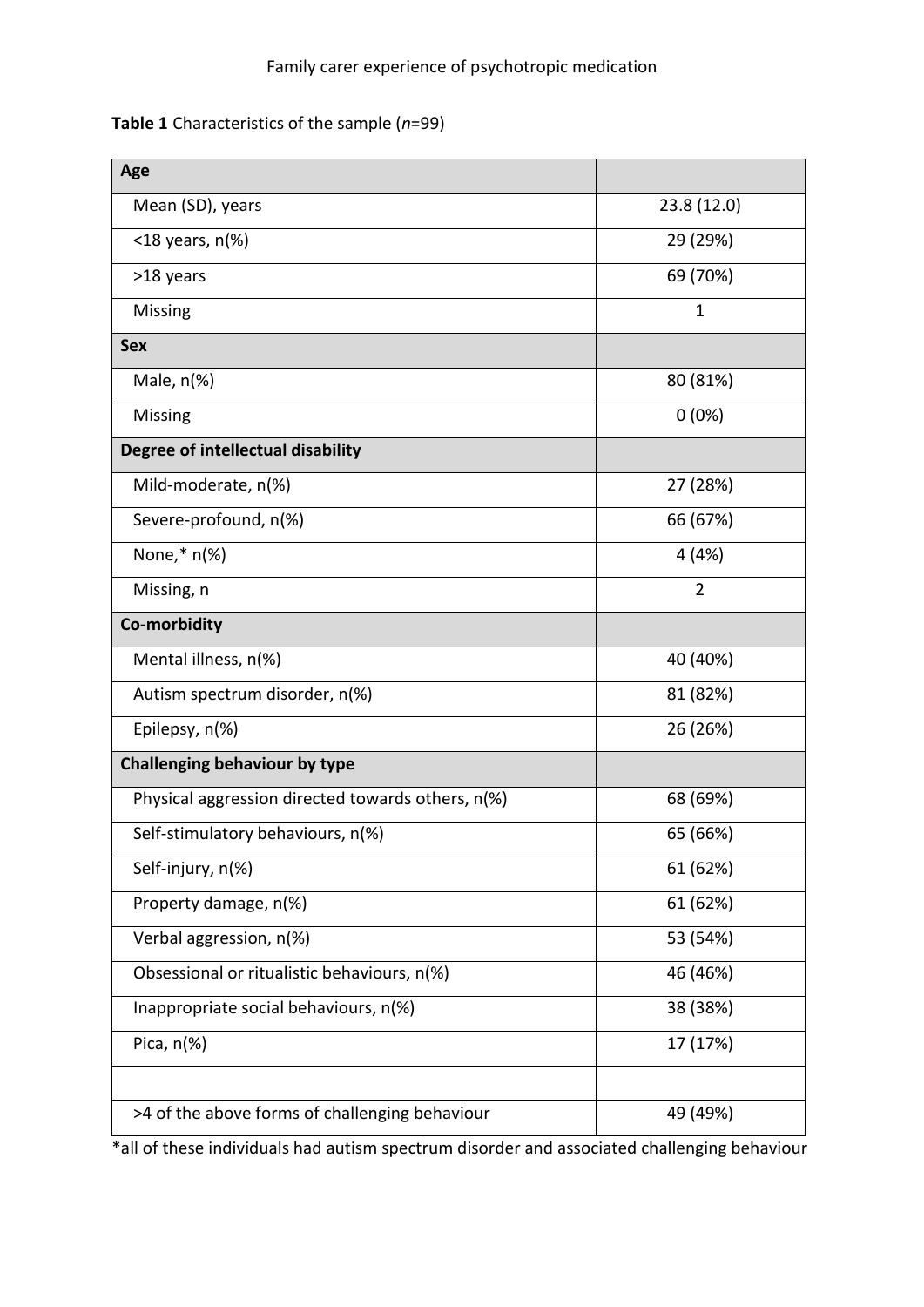|                                          |                | <b>Total</b><br>sample | Children<br>with<br>intellectual<br>disabilities<br>$( < 18$ years)<br>$(n=30*)$ | <b>Adults with</b><br>intellectual<br>disabilities<br>$(218 \text{ years})$<br>$(n=68*)$ | $\chi^2$ | p-value |
|------------------------------------------|----------------|------------------------|----------------------------------------------------------------------------------|------------------------------------------------------------------------------------------|----------|---------|
| Whole sample                             |                |                        |                                                                                  |                                                                                          |          |         |
| Number, n                                |                | 99                     | $30*$                                                                            | 68*                                                                                      |          |         |
| Person-                                  | Yes            | 24 (24)                | 8(27)                                                                            | 48 (71)                                                                                  |          |         |
| centred plan,                            | No             | 69 (70)                | 21 (70)                                                                          | 16 (24)                                                                                  | 18.728   | 0.000   |
| n (%)                                    | Missing        | 6(6)                   | 1(3)                                                                             | 4(6)                                                                                     |          |         |
| <b>Behaviour</b>                         | Yes            | 42 (42)                | 12 (40)                                                                          | 30 (44)                                                                                  |          |         |
| support plan,                            | <b>No</b>      | 50 (51)                | 18 (60)                                                                          | 31 (46)                                                                                  | 0.682    | 0.409   |
| n (%)                                    | Missing        | 7(7)                   | 0(0)                                                                             | 7(10)                                                                                    |          |         |
| <b>Annual</b>                            | Yes            | 55 (56)                | 11 (37)                                                                          | 44 (65)                                                                                  |          |         |
| health check,                            | <b>No</b>      | 37 (37)                | 18 (60)                                                                          | 18 (26)                                                                                  | 9.019    | 0.003   |
| n (%)                                    | Missing        | 7(7)                   | 1(3)                                                                             | 6(9)                                                                                     |          |         |
|                                          | Yes            | 33 (33)                | 7(23)                                                                            | 26 (38)                                                                                  |          |         |
| <b>Health action</b>                     | <b>No</b>      | 57 (58)                | 23 (77)                                                                          | 33 (87)                                                                                  | 3.665    | 0.056   |
| plan, n (%)                              | <b>Missing</b> | 9(9)                   | 0(0)                                                                             | 9(13)                                                                                    |          |         |
| Psychotropic                             | Yes            | 82 (83)                | 25 (83)                                                                          | 56 (82)                                                                                  |          |         |
| medication                               | <b>No</b>      | 17(17)                 | 5(17)                                                                            | 12 (18)                                                                                  | 0.014    | 0.906   |
| prescribed, n<br>(%)                     | Missing        | 0(0)                   | 0(0)                                                                             | 0(0)                                                                                     |          |         |
| Those prescribed psychotropic medication |                |                        |                                                                                  |                                                                                          |          |         |
| Number, n                                |                | 82                     | $25*$                                                                            | $56*$                                                                                    |          |         |
| <b>Functional</b>                        | Yes            | 12 (15)                | 6(24)                                                                            | 6(11)                                                                                    |          |         |
| analysis of                              | No             | 67 (82)                | 19 (76)                                                                          | 47 (84)                                                                                  | 2.098    | 0.148   |
| behaviour, n<br>(%)                      | Missing        | 3(4)                   | 0(0)                                                                             | 3(5)                                                                                     |          |         |
| <b>Baseline</b>                          | Yes            | 14 (17)                | 4(16)                                                                            | 10(18)                                                                                   |          |         |
| recording of                             | No             | 64 (78)                | 21 (84)                                                                          | 42 (75)                                                                                  |          | 0.731   |
| behaviour, n<br>(%)                      | Missing        | 4(5)                   | 0(0)                                                                             | 4(7)                                                                                     | 0.118    |         |
|                                          | Yes            | 16 (20)                | 5(20)                                                                            | 11 (20)                                                                                  |          |         |
| Health check,                            | No             | 63 (77)                | 20 (80)                                                                          | 42 (75)                                                                                  | 0.006    | 0.939   |
| n (%)                                    | Missing        | 3(4)                   | 0(0)                                                                             | 3(5)                                                                                     |          |         |
| <b>Alternative</b>                       | Yes            | 30(37)                 | 7(28)                                                                            | 23(41)                                                                                   |          |         |
| intervention                             | No             | 47 (57)                | 18 (72)                                                                          | 28 (50)                                                                                  |          |         |
| to                                       |                |                        |                                                                                  |                                                                                          | 2.053    | 0.152   |
| medication, n                            | Missing        | 5(6)                   | 0(0)                                                                             | 5(9)                                                                                     |          |         |
| (%)                                      |                |                        |                                                                                  |                                                                                          |          |         |
| <b>Relative</b>                          | Yes            | 57 (70)                | 22 (88)                                                                          | 34 (61)                                                                                  | 7.723    | 0.005   |
| involved in                              | No             | 19 (23)                | 1(4)                                                                             | 18 (32)                                                                                  |          |         |

# **Table 2** Elements in assessment and management of challenging behaviour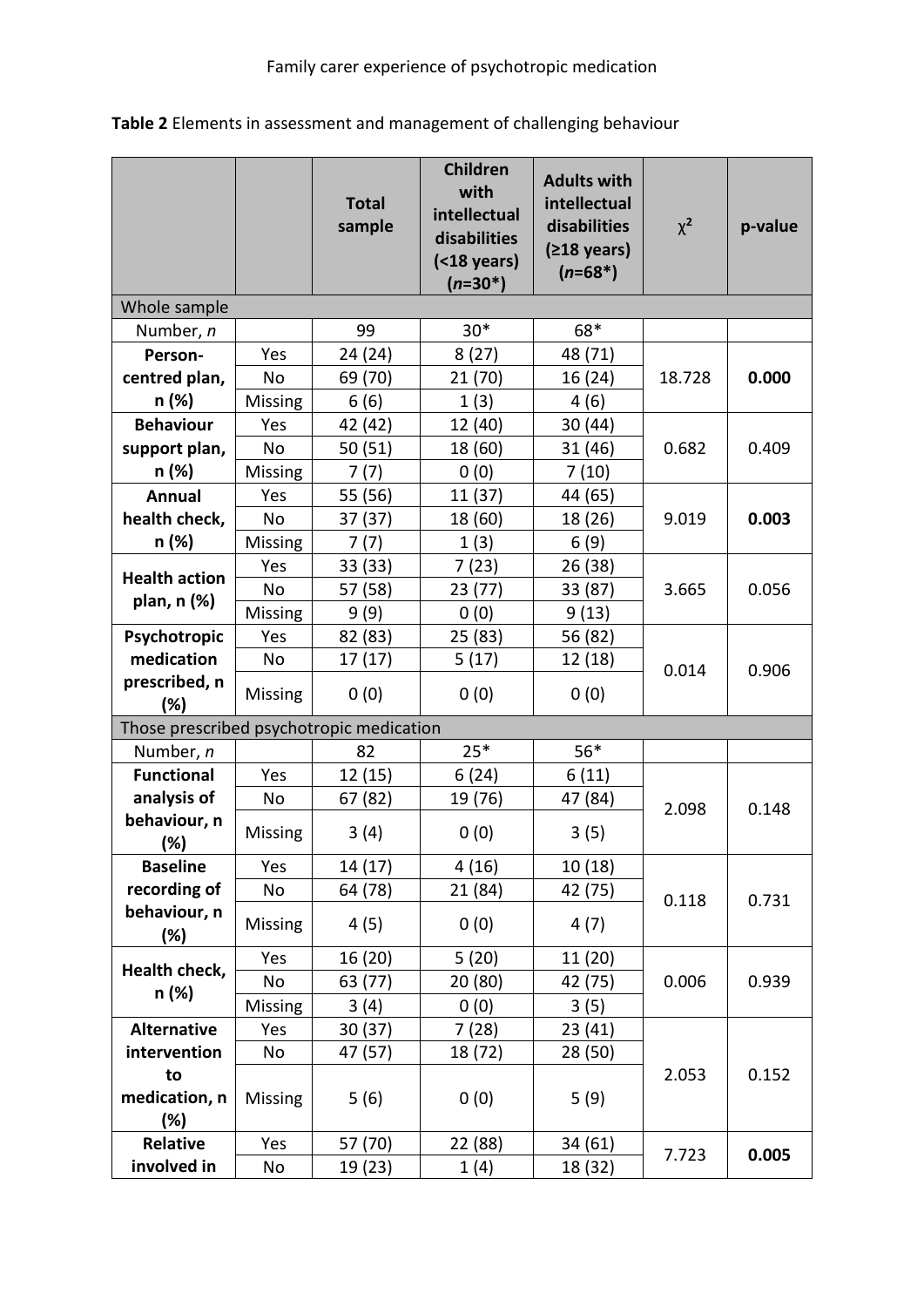| decision to<br>prescribe, n<br>Missing<br>(%) | 6(7) | 2(8) | $\overline{ }$<br>4 |  |  |
|-----------------------------------------------|------|------|---------------------|--|--|
|-----------------------------------------------|------|------|---------------------|--|--|

\*Age missing for one person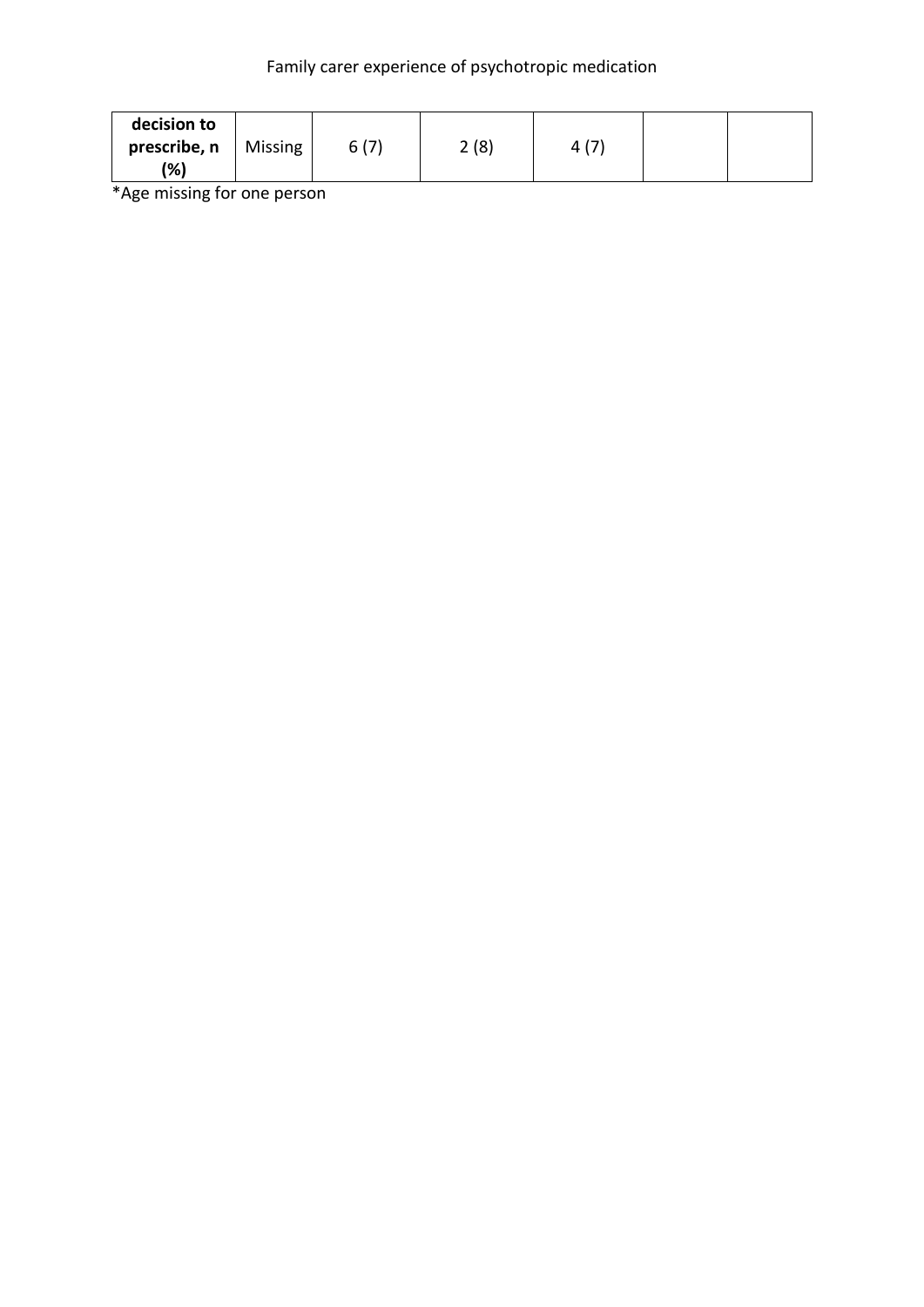**Table 3** Were you involved in the final decision to prescribe medication for your relative and were your views considered?

| <b>Major topics</b>                  | <b>Supporting quotes</b>                         |
|--------------------------------------|--------------------------------------------------|
| Those who felt informed and involved | "[We were] involvedpossibly because we have      |
|                                      | now made two formal complaints" (Respondent      |
|                                      | 21)''                                            |
|                                      | "I was consulted and my opinions taken on board  |
|                                      | (Respondent 23)"                                 |
|                                      | "Yes, as parents we were fully involved          |
|                                      | (Respondent 45)"                                 |
|                                      | "Yes, we were given information to consider pros |
|                                      | and cons, encouraged to research for ourselves   |
|                                      | (Respondent 51)."                                |
| Feeling excluded                     | "I'm not invited to attend appointments even     |
|                                      | though I have made numerous<br>requests"         |
|                                      | (Respondent 27)                                  |
|                                      | "We had no voice" (Respondent 36)                |
|                                      | "The [service] provider got diazepam prescribed  |
|                                      | without my knowledge" (Respondent 75)            |
| Little influence in decision making  | "We were consulted but all our doubts [and]      |
|                                      | objections politely put aside" (Respondent 61)   |
|                                      | "I didn't want my son on medication butI felt    |
|                                      | pressured, [medication] was the only<br>way"     |
|                                      | (Respondent 40)                                  |
|                                      |                                                  |
| Power imbalance                      | "We had to accept we don't know what is good or  |
|                                      | badwe were helpless" (Respondent 60)             |
|                                      | "I was involvedbut I wasn't provided with the    |
|                                      | information I needed to make an informed         |
|                                      | decision" (Respondent 48)                        |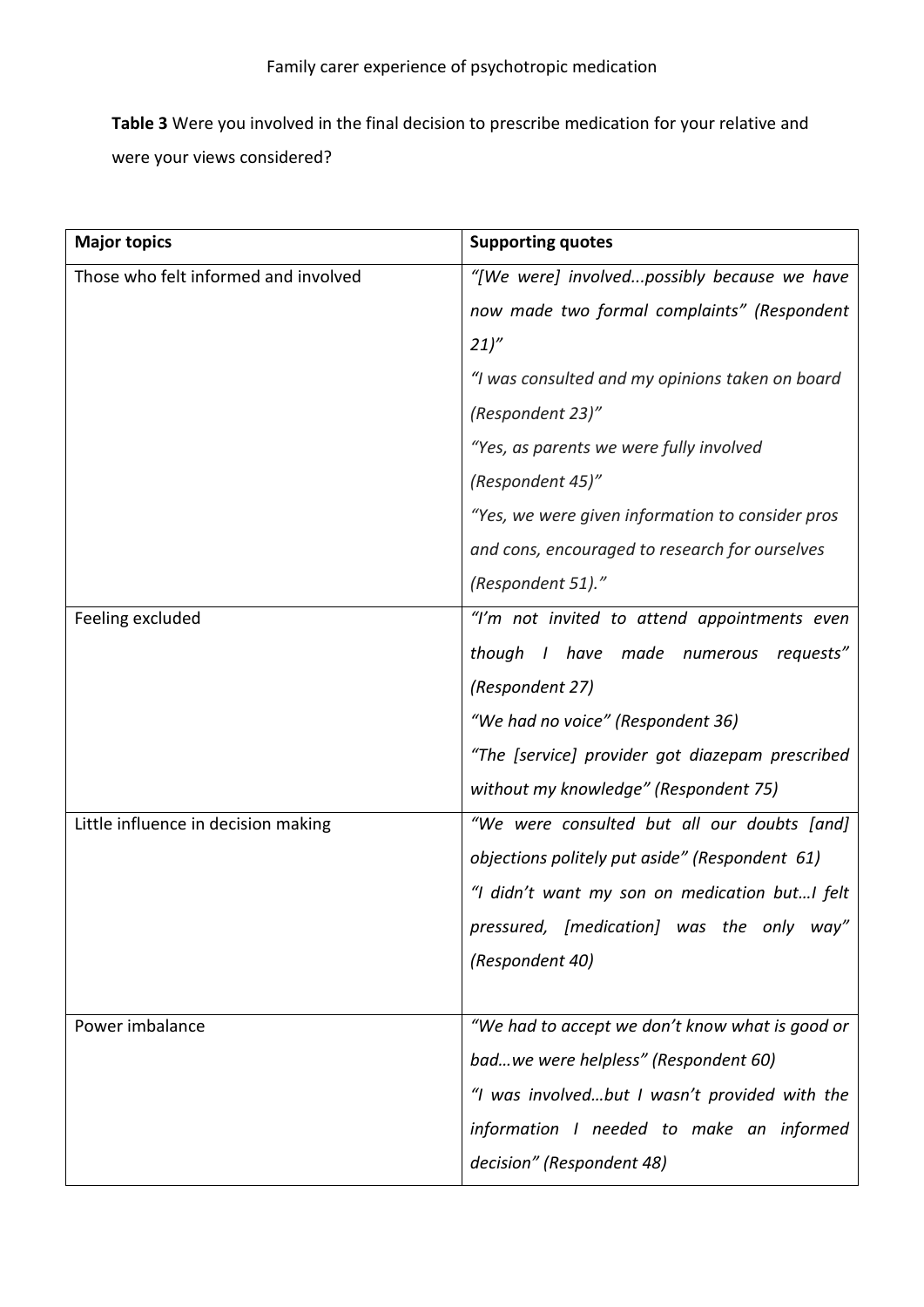# **Table 4** How did you feel about the decision to prescribe medication?

| <b>Major topics</b>                | <b>Supporting quotes</b>                             |
|------------------------------------|------------------------------------------------------|
| Mixed reactions to care            | "I feel very angry and that there is no explanation  |
|                                    | about the side effects" (Respondent 4)               |
|                                    | "I felt it was all wrongthe medication               |
|                                    | compounded a situation whichwe feel could            |
|                                    | have been handled very differently" (Respondent      |
|                                    | 48)                                                  |
|                                    | "Positive, especially now my son is under the care   |
|                                    | of an excellent, patient-centred psychiatrist in the |
|                                    | CLDT, the meds are a support" (Respondent 51)        |
| Lack of alternatives to medication | "Felt it was necessary but that environmental        |
|                                    | factors were not addressedChallenging                |
|                                    | behaviour was only happening at supported            |
|                                    | living, not weekends at home with us"                |
|                                    | (Respondent 13)                                      |
|                                    | "Not enough support was given, so fell heavily on    |
|                                    | meds" (Respondent 90)                                |
|                                    | "Felt there was no other option or support"          |
|                                    | (Respondent 62)                                      |
|                                    | "I was told this was the only option for my son who  |
|                                    | severe challenging behaviouryou'll<br>nas<br>do      |
|                                    | anything" (Respondent 33)                            |
|                                    | "We wished there had been other alternatives but     |
|                                    | felt desperate as behaviour was extremely            |
|                                    | challenging" (Respondent 45)                         |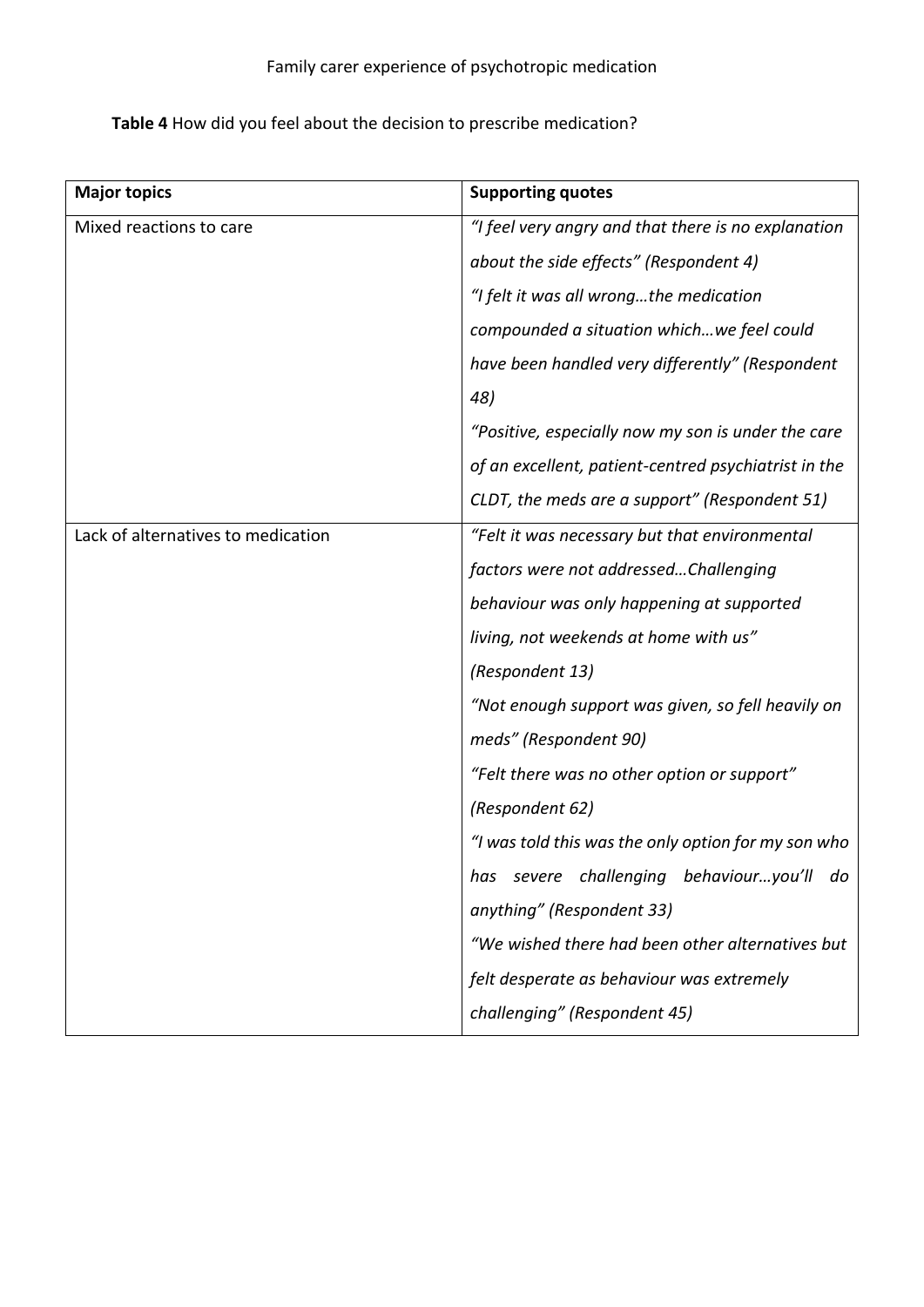# **Table 5** Has medication made a difference to your relative?

| <b>Major topics</b>                               | <b>Supporting quotes</b>                            |
|---------------------------------------------------|-----------------------------------------------------|
| Positive effects                                  | "Our son is much more himselfwe're happy"           |
|                                                   | (Respondent 96)                                     |
|                                                   | "His mood is more stable and aggression and         |
|                                                   | outbursts very reducedthis enables our relative     |
|                                                   | to go out in the community to activities he enjoys" |
|                                                   | (Respondent 9)                                      |
|                                                   | "Best thing that happened to my son. It was         |
|                                                   | worrying to start with but it has been extremely    |
|                                                   | effective" (Respondent 73)                          |
| Negative impact and adverse effects of medication | "She started to have seizures and dribble and       |
|                                                   | tremble" (Respondent 55)                            |
|                                                   | "Many and varied [side-effects] restlessness,       |
|                                                   | urinary problems, digestive problems, sexual        |
|                                                   | dysfunction, sluggishness" (Respondent 48)          |
|                                                   |                                                     |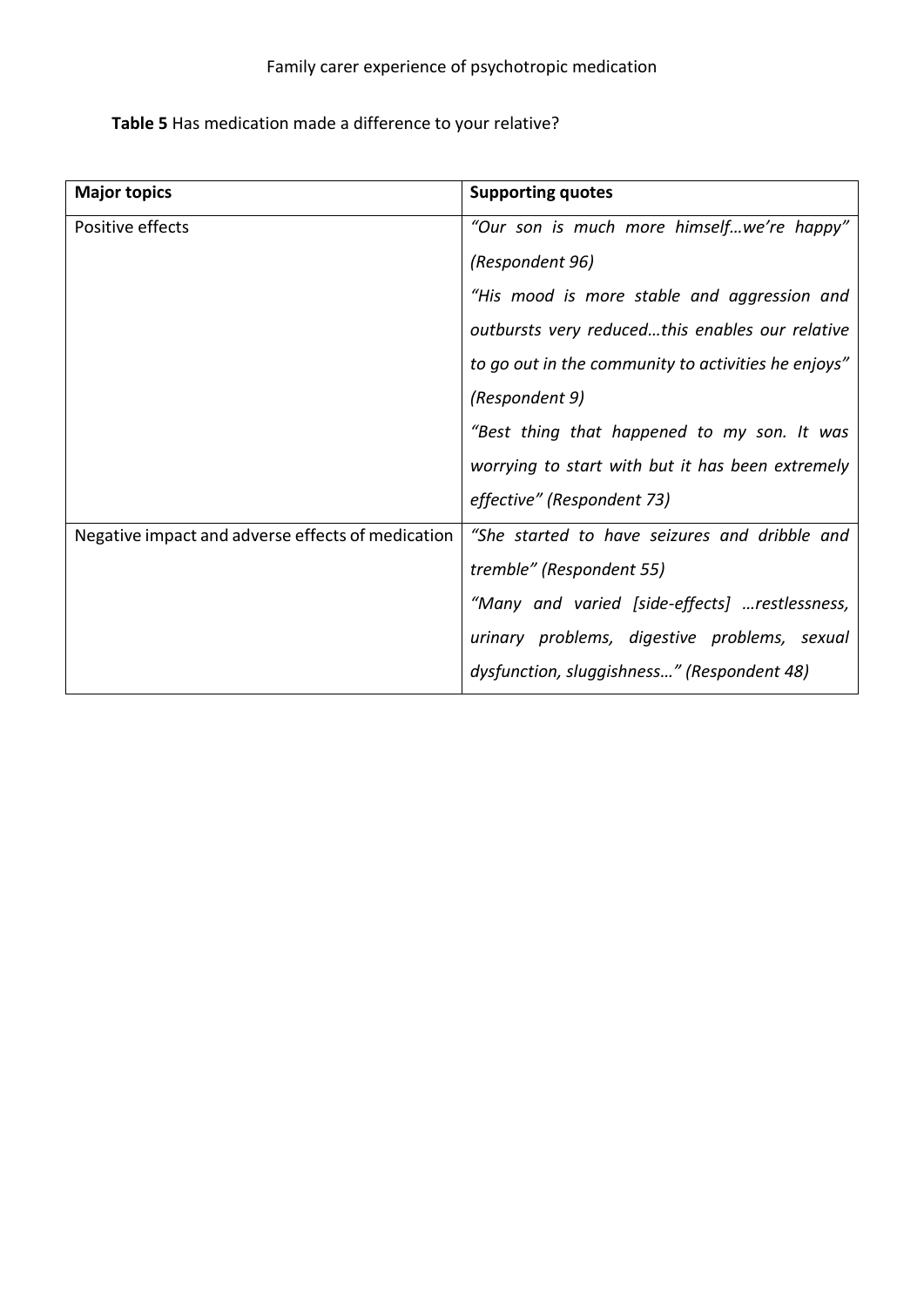## **Table 6** Overall what worked well? What could be improved?

| "What worked well?"                          |                                                       |
|----------------------------------------------|-------------------------------------------------------|
| Psychosocial interventions                   | "Having a person-centred plan" (Respondent 75)        |
|                                              | "Communication passport, social stories, clinical     |
|                                              | psychologist" (Respondent 90)                         |
|                                              |                                                       |
| Psychotropic medication                      | "When [medication] started it was a life-saver  his   |
|                                              | behaviour really improved" (Respondent 89)            |
| Accessible professionals                     | "Being able to see or speak to a psychiatrist"        |
|                                              | (Respondent 51)                                       |
|                                              | "Direct phone contact with [the psychiatrist] and he  |
|                                              | visits my son at home" (Respondent 30)                |
| Working in partnership                       | "Being involved and knowing what was going on"        |
|                                              | (Respondent 77)                                       |
| "What needs to be improved?"                 |                                                       |
| A 'medication first' approach                | "Not to reach straight for medication in the first    |
|                                              | place, but hold off using it" (Respondent 48)         |
|                                              | "Medication should not be automaticproper             |
|                                              | assessment is very important" (Respondent 39)         |
| Early intervention and preventive strategies | "[We need] help before it gets to crisis" (Respondent |
|                                              | 90)                                                   |
| Monitoring                                   | "Side-effects<br>to be taken<br>seriously"<br>more    |
|                                              | (Respondent 85)                                       |
|                                              | "Regular visits to a psychiatristtaking an interest   |
|                                              | and monitoring" (Respondent 36)                       |
|                                              | "It made her so numb that she didn't recognise        |
|                                              | family, no personality, sleepy all the time [and]     |
|                                              | worse seizures" (Respondent 94)                       |
| Providing information                        | "Better informationa printed list of possible side-   |
|                                              | effects and what to do" (Respondent 15)               |